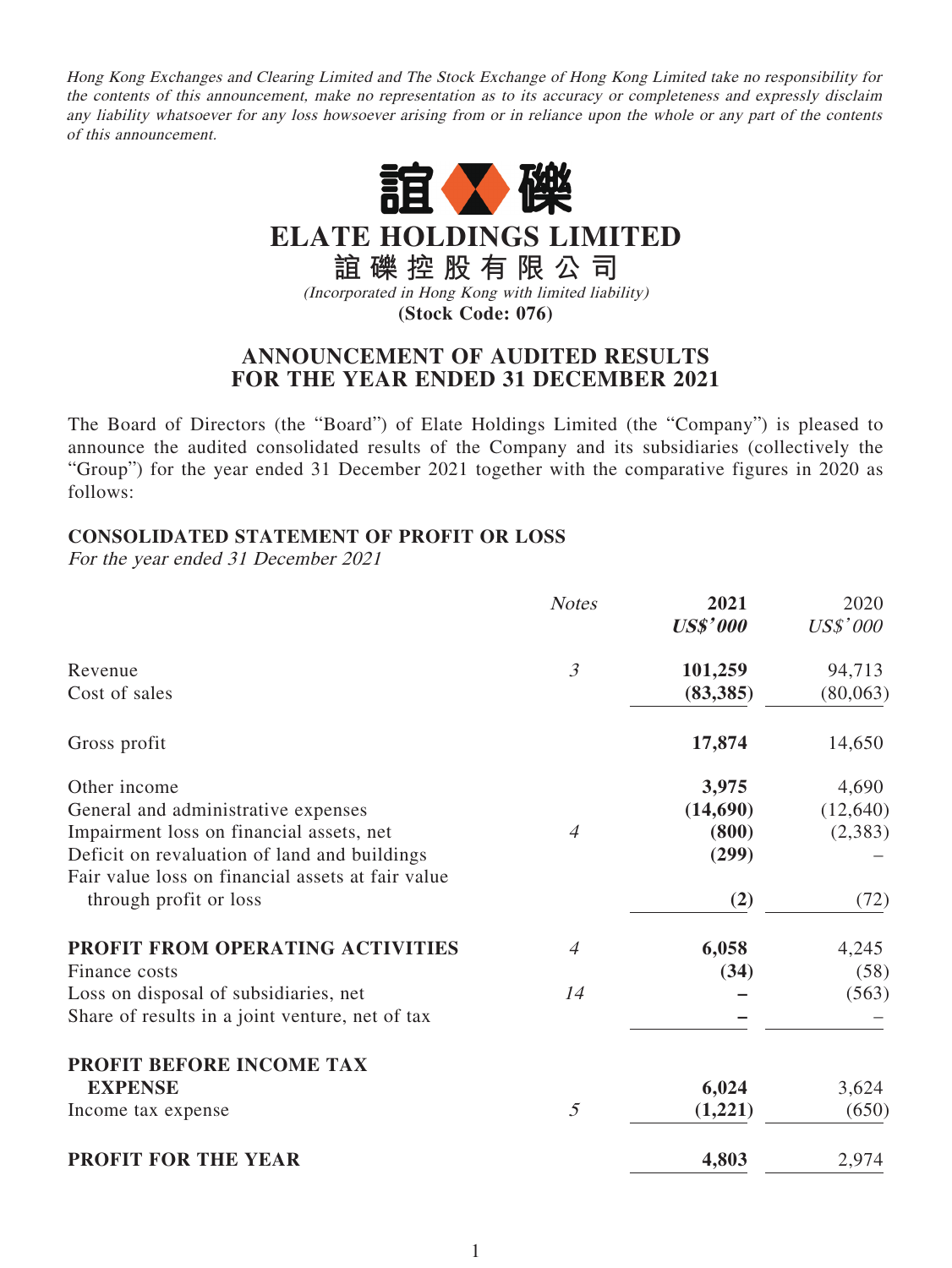|                                                                               | <b>Note</b> | 2021<br><b>US\$'000</b> | 2020<br>US\$'000 |
|-------------------------------------------------------------------------------|-------------|-------------------------|------------------|
| <b>ATTRIBUTABLE TO:</b><br>Owners of the Company<br>Non-controlling interests |             | 4,803                   | 2,974            |
| <b>PROFIT FOR THE YEAR</b>                                                    |             | 4,803                   | 2,974            |
| <b>Earnings per share</b><br><b>Basic</b>                                     | 6           | <b>US</b> cents<br>0.07 | US cents<br>0.05 |
| Diluted                                                                       |             | 0.07                    | 0.05             |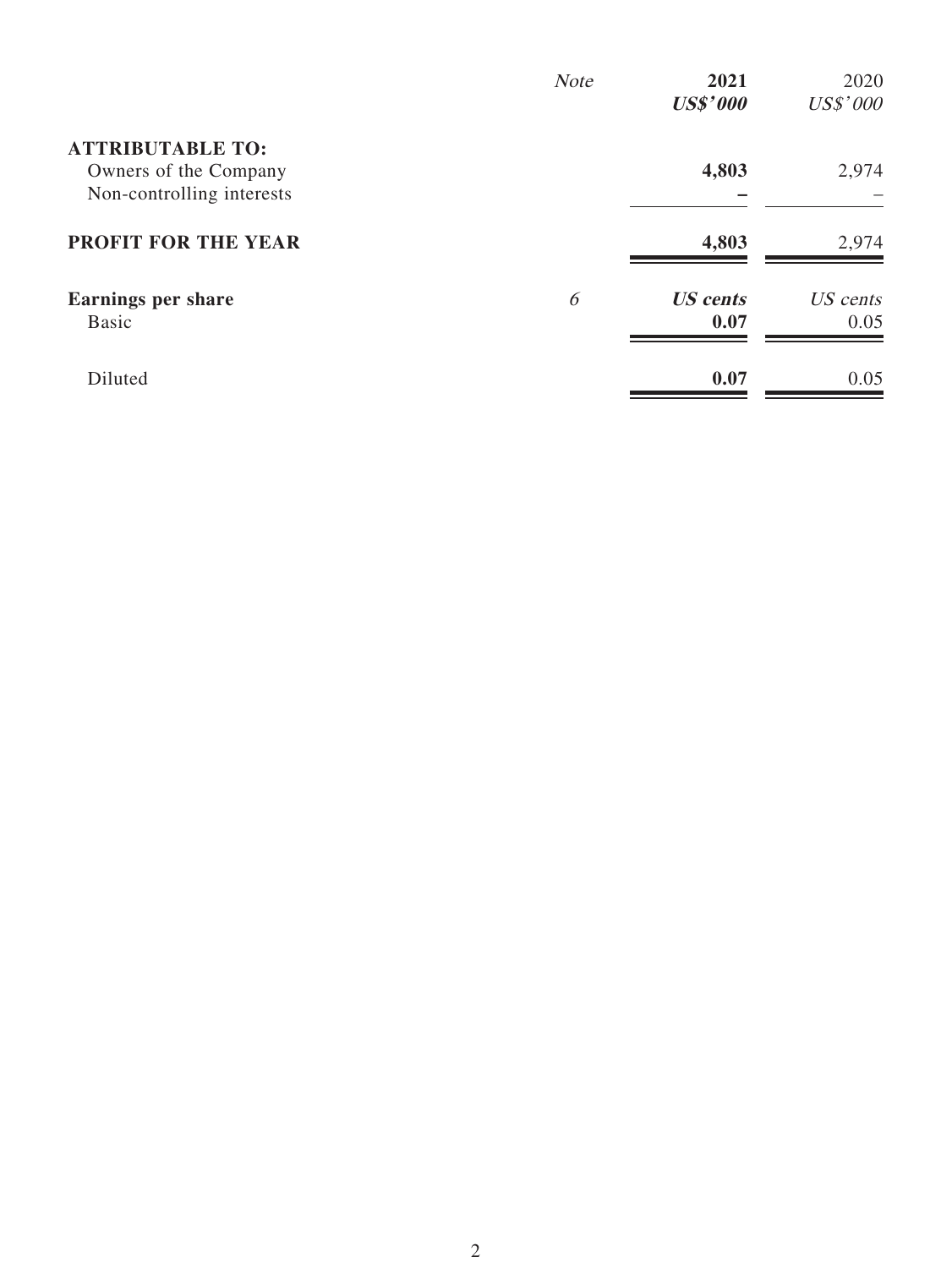# **CONSOLIDATED STATEMENT OF PROFIT OR LOSS AND OTHER COMPREHENSIVE INCOME**

For the year ended 31 December 2021

|                                                                   | <b>Note</b> | 2021<br><b>US\$'000</b> | 2020<br>US\$'000 |
|-------------------------------------------------------------------|-------------|-------------------------|------------------|
| Profit for the year                                               |             | 4,803                   | 2,974            |
| Other comprehensive income                                        |             |                         |                  |
| Items that may be reclassified subsequently to<br>profit or loss: |             |                         |                  |
| Exchange differences on translation of                            |             |                         |                  |
| foreign operations                                                |             | (340)                   | 2,023            |
| Reclassification upon disposal of subsidiaries                    | 14          |                         | 593              |
| Item that will not be reclassified to profit or loss:             |             |                         |                  |
| Gain on revaluation of land and buildings                         |             | 982                     |                  |
| Other comprehensive income for the year                           |             | 642                     | 2,616            |
| Total comprehensive income for the year                           |             | 5,445                   | 5,590            |
| <b>Attributable to:</b>                                           |             |                         |                  |
| Owners of the Company                                             |             | 5,445                   | 5,590            |
| Non-controlling interests                                         |             |                         |                  |
| Total comprehensive income for the year                           |             | 5,445                   | 5,590            |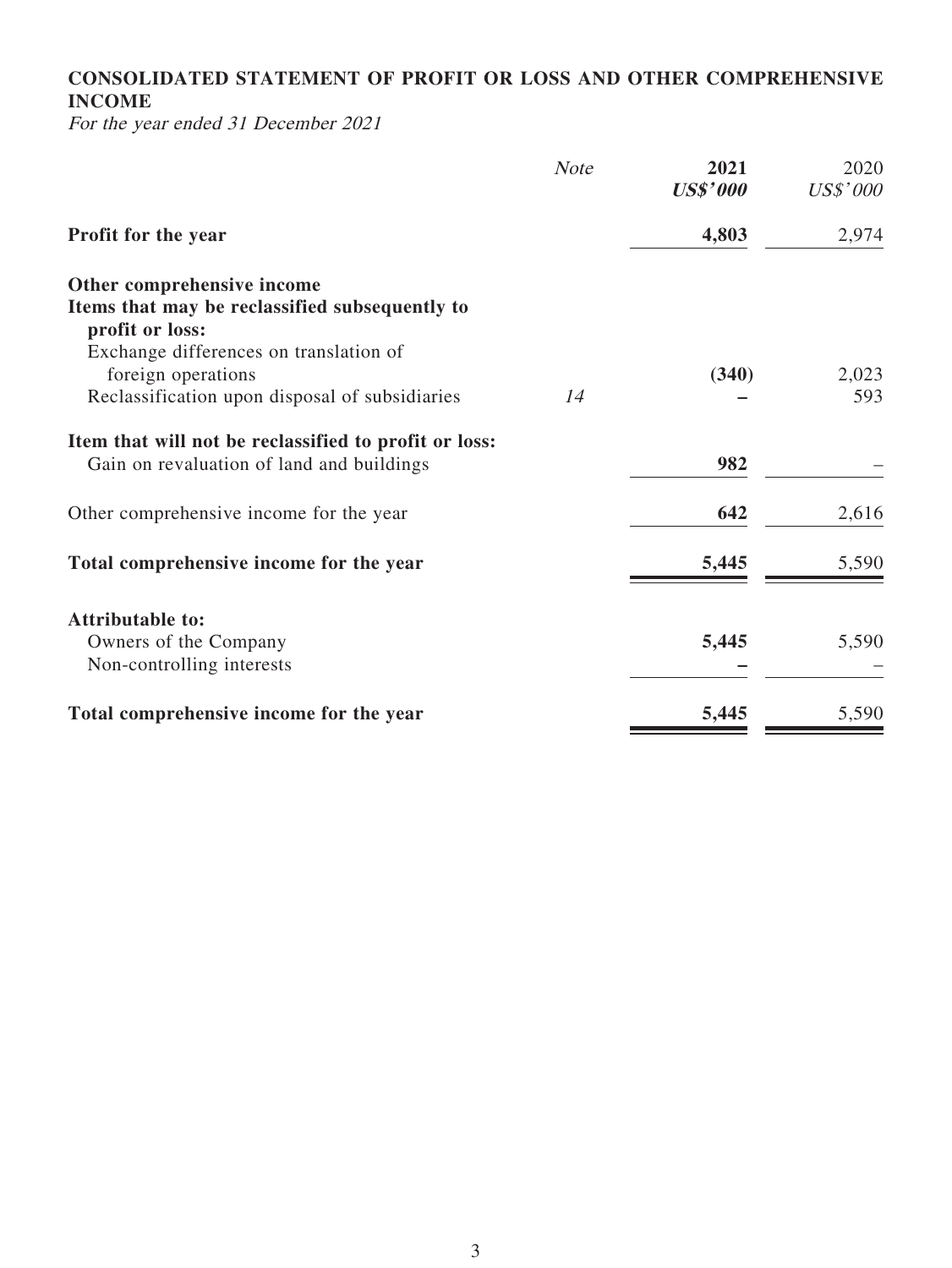### **CONSOLIDATED STATEMENT OF FINANCIAL POSITION**

As at 31 December 2021

|                                                       | <b>Notes</b> | 2021<br><b>US\$'000</b> | 2020<br>US\$'000 |
|-------------------------------------------------------|--------------|-------------------------|------------------|
| <b>Non-current assets</b>                             |              |                         |                  |
| Property, plant and equipment                         |              | 24,468                  | 27,093           |
| Investment properties                                 |              | 9,867                   | 8,565            |
| Right-of-use assets                                   |              | 694                     | 1,076            |
| Intangible assets                                     |              | 320                     | 416              |
| Interest in a joint venture                           |              | 2,133                   | 1,992            |
| <b>Total non-current assets</b>                       |              | 37,482                  | 39,142           |
| <b>Current assets</b>                                 |              |                         |                  |
| Inventories                                           |              | 317,392                 | 314,981          |
| Trade receivables                                     | $\mathcal S$ | 26,297                  | 20,783           |
| Other receivables, deposits and prepayments           | 9            | 8,141                   | 2,624            |
| Financial assets at fair value through profit or loss |              | 162                     | 164              |
| Cash and bank balances                                |              | 18,380                  | 21,373           |
| <b>Total current assets</b>                           |              | 370,372                 | 359,925          |
| <b>Current liabilities</b>                            |              |                         |                  |
| Trade payables                                        | 10           | 9,197                   | 7,232            |
| Other payables and accruals                           | 11           | 7,226                   | 7,626            |
| <b>Contract liabilities</b>                           |              | 1,129                   | 90               |
| Lease liabilities                                     |              | 276                     | 429              |
| Tax payable                                           |              | 1,538                   | 428              |
| <b>Total current liabilities</b>                      |              | 19,366                  | 15,805           |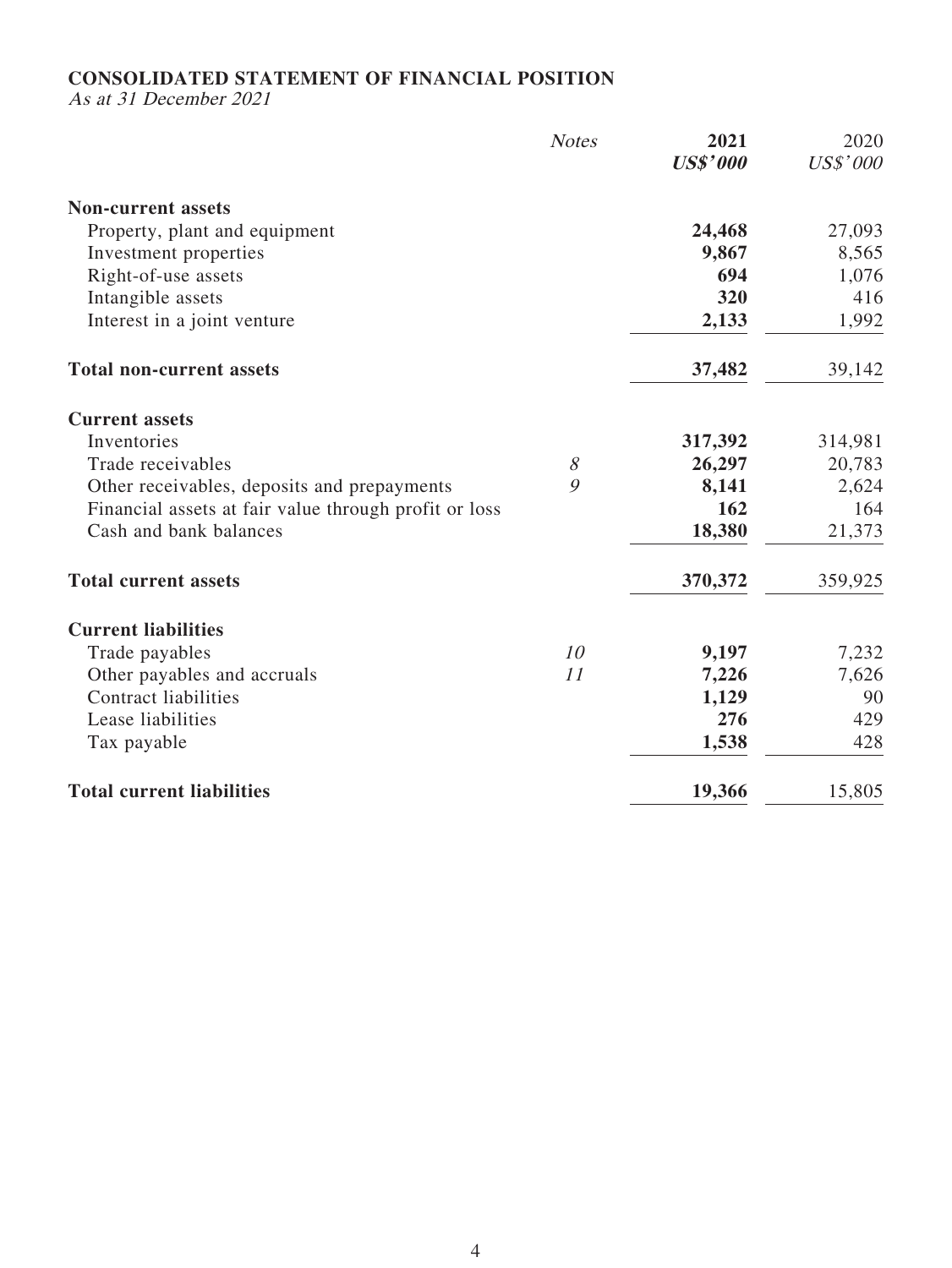|                                                               | <b>Note</b> | 2021<br><b>US\$'000</b> | 2020<br>US\$'000 |
|---------------------------------------------------------------|-------------|-------------------------|------------------|
| Net current assets                                            |             | 351,006                 | 344,120          |
| <b>Total assets less current liabilities</b>                  |             | 388,488                 | 383,262          |
| <b>Non-current liabilities</b>                                |             |                         |                  |
| Lease liabilities                                             |             | 231                     | 507              |
| Deferred tax liabilities                                      |             | 387                     | 330              |
| <b>Total non-current liabilities</b>                          |             | 618                     | 837              |
| <b>NET ASSETS</b>                                             |             | 387,870                 | 382,425          |
| Capital and reserves attributable to owners of<br>the Company |             |                         |                  |
| Share capital                                                 | 13          | 607,060                 | 607,060          |
| Reserves                                                      |             | (219, 190)              | (224, 635)       |
| <b>TOTAL EQUITY</b>                                           |             | 387,870                 | 382,425          |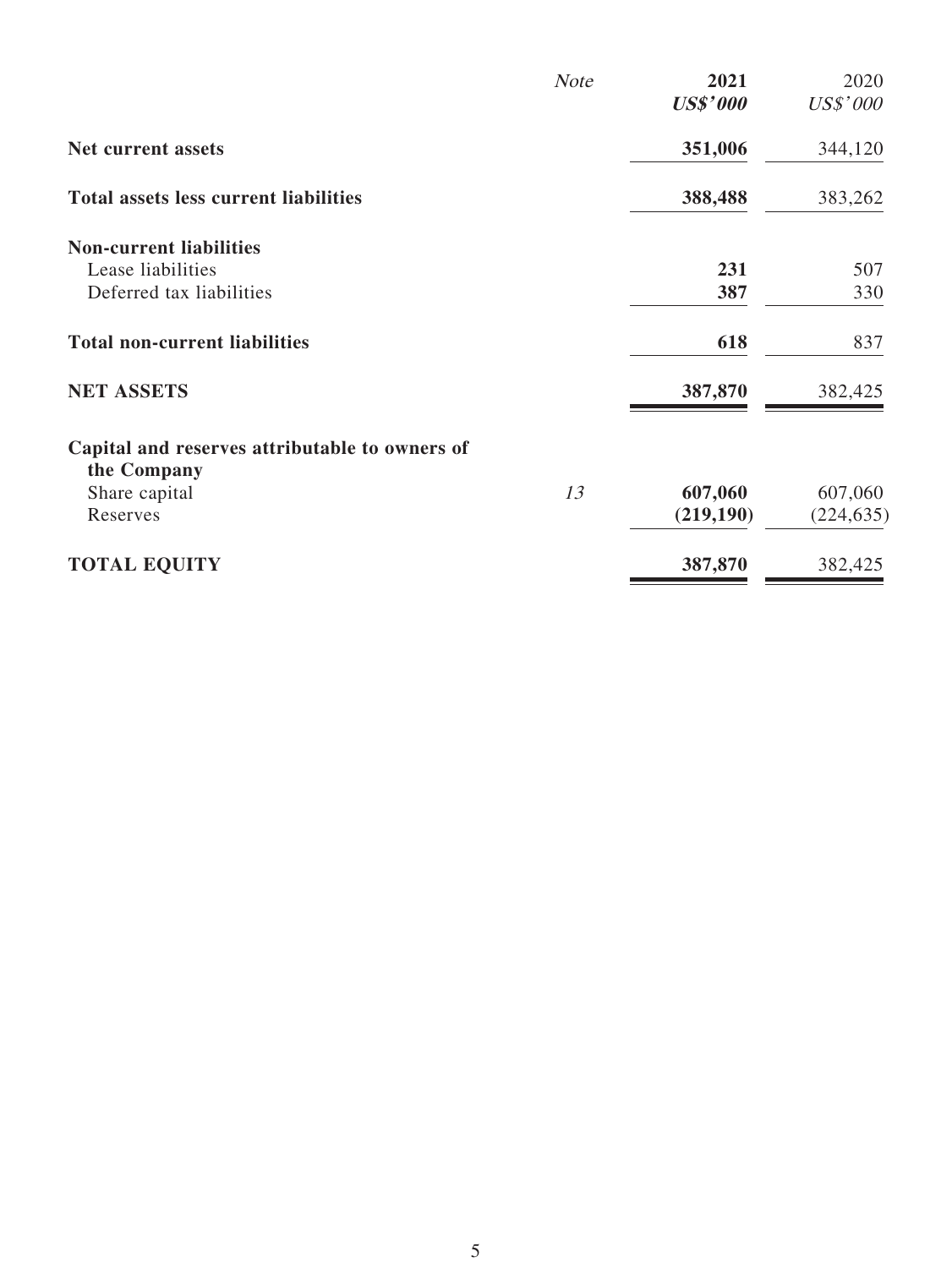## **NOTES TO THE FINANCIAL STATEMENTS**

#### **1. Basis of preparation and adoption of new or revised Hong Kong Financial Reporting Standards**

The consolidated financial statements have been prepared in accordance with Hong Kong Financial Reporting Standards ("HKFRS"), Hong Kong Accounting Standards ("HKASs") and Interpretations (hereinafter collectively referred to as the "HKFRSs") and the provisions of the Hong Kong Companies Ordinance which concern the preparation of financial statements. In addition, the consolidated financial statements include applicable disclosures required by the Rules Governing the Listing of Securities on The Stock Exchange of Hong Kong Limited.

The measurement basis in the preparation of the consolidated financial statements is historical cost, except for the measurement of land and buildings, and certain financial instruments, which are measured at revalued amount or fair values.

Except as describe below, the consolidated financial statements have been prepared in accordance with the same accounting policies and the method of the computation adopted by the Group in the consolidated financial statements for the year ended 31 December 2020.

#### **Adoption of new or revised HKFRSs**

The HKICPA has issued a number of new or amended HKFRSs that are first effective for the current accounting period of the Group:

- Amendments to HKFRS 9, HKAS 39, HKFRS 7, HKFRS 4 and HKFRS 16, Interest Rate Benchmark Reform – Phase 2
- Amendments to HKFRS 16, Covid-19-Related Rent Concessions beyond 30 June 2021 (early adopted)

The Group has not early applied any new or amended HKFRSs that is not yet effective for the current accounting period except for the amendment to HKFRS 16, Covid-19-Related Rent Concessions beyond 30 June 2021. Impact on the adoption of the amended HKFRSs are discussed below.

#### **Amendments to HKFRS 9, HKAS 39, HKFRS 7, HKFRS 4 and HKFRS 16, Interest Rate Benchmark Reform – Phase 2**

The amendments provide targeted reliefs from (i) accounting for changes in the basis for determining contractual cash flows of financial assets, financial liabilities and lease liabilities as modifications, and (ii) discontinuing hedge accounting when an interest rate benchmark is replaced by an alternative benchmark rate as a result of the reform of interbank offered rates ("IBOR reform"). The amendments do not have an impact on these financial statements as the Group does not have contracts that are indexed to benchmark interest rates which are subject to the IBOR reform.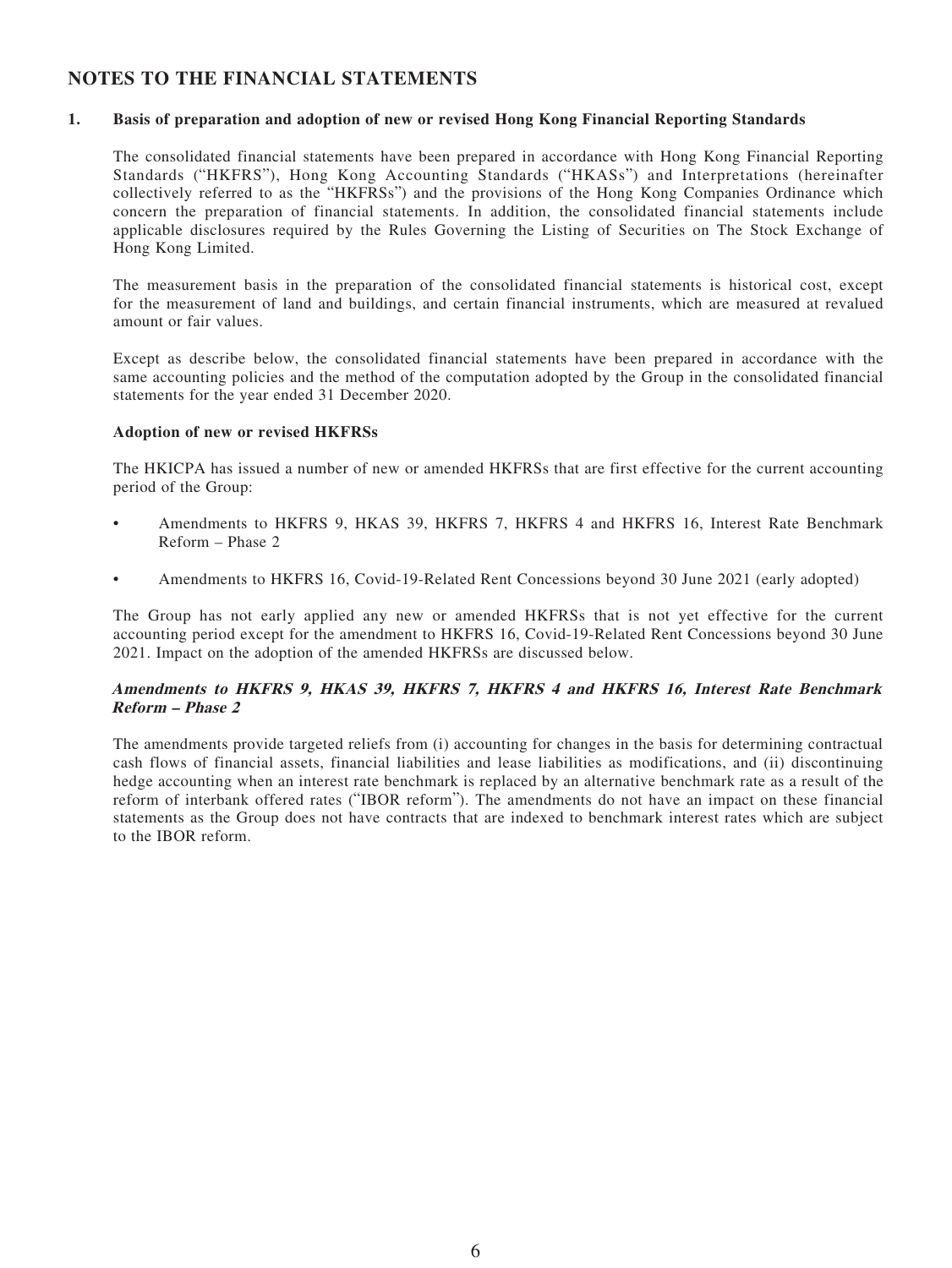#### **Amendment to HKFRS 16, Covid-19-Related Rent Concessions beyond 30 June 2021 ("2021 amendment")**

The Group previously applied the practical expedient in HKFRS 16 such that as lessee it was not required to assess whether rent concessions occurring as a direct consequence of the COVID-19 pandemic were lease modifications, if the eligibility conditions are met. One of these conditions requires the reduction in lease payments affect only payments originally due on or before a specified time limit. The 2021 amendment extends this time limit from 30 June 2021 to 30 June 2022.

The Group has early adopted the 2021 amendment in this year. With the extended time limit, certain rent concessions that were previously ineligible for the practical expedient because of the original time limit, become eligible. Accordingly, these rent concessions, which were previously accounted for as lease modifications, are now accounted for as negative variable lease payments, and are recognised in profit or loss in the period in which the event or condition that triggers those payments occurred.

In accordance with the transitional requirements, the 2021 amendment has been applied retrospectively, with the cumulative effect of initial application recognised as an adjustment to the opening balance of retained profits at 1 January 2021.

The Group has not received Covid-19-related rent concessions and plans to apply the practical expedient when it becomes applicable within the allowed period of application.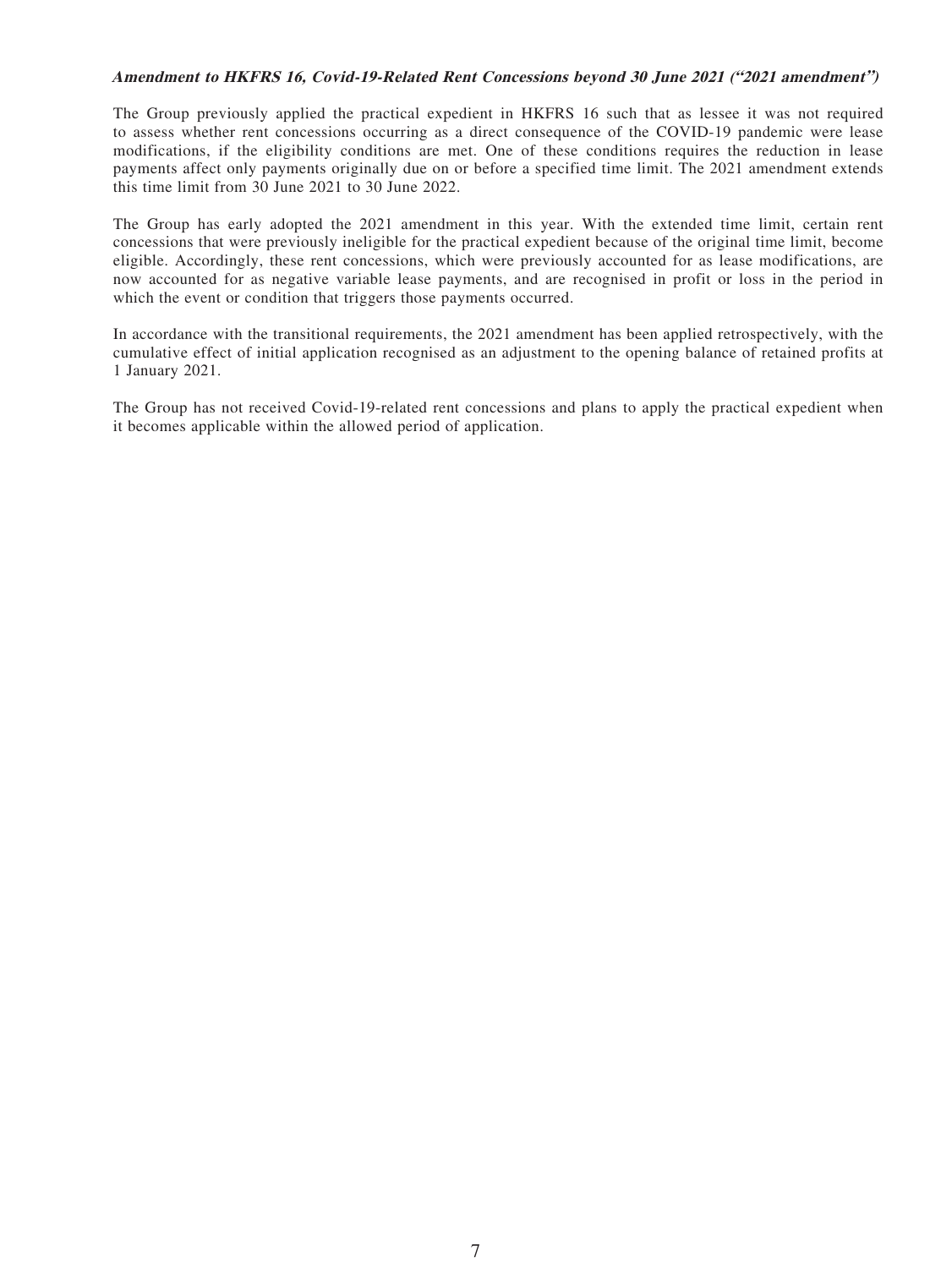#### **3. Revenue and segment information**

Revenue mainly represents revenue from manufacture and sales of graphite products and manufacture and sales of electronic products.

An analysis of the Group's revenue and results for the year by operating segments is as follows:

#### **For the year ended 31 December 2021**

|                                                                                                                                                 | Manufacture<br>and sales<br>of graphite<br>products<br><b>US\$'000</b> | Manufacture<br>and sales<br>of electronic<br>products<br><b>US\$'000</b> | Film<br>production<br><b>US\$'000</b> | Design and<br>manufacturing<br><b>US\$'000</b> | <b>Total</b><br><b>US\$'000</b>   |
|-------------------------------------------------------------------------------------------------------------------------------------------------|------------------------------------------------------------------------|--------------------------------------------------------------------------|---------------------------------------|------------------------------------------------|-----------------------------------|
| Revenue from external customers                                                                                                                 | 23,894                                                                 | 75,956                                                                   |                                       | 1,409                                          | 101,259                           |
| Segment results                                                                                                                                 | 3,018                                                                  | 6,414                                                                    |                                       | 240                                            | 9,672                             |
| Unallocated income:<br>Interest from amount due from a joint venture                                                                            |                                                                        |                                                                          |                                       |                                                | 164                               |
| Unallocated expenses:<br>Unallocated depreciation<br>Impairment loss on amount due<br>from a joint venture<br>Staff costs<br>Corporate overhead |                                                                        |                                                                          |                                       |                                                | (282)<br>(23)<br>(476)<br>(2,997) |
| Profit from operating activities<br>Finance costs<br>Income tax expense                                                                         |                                                                        |                                                                          |                                       |                                                | 6,058<br>(34)<br>(1,221)          |
| Profit for the year                                                                                                                             |                                                                        |                                                                          |                                       |                                                | 4,803                             |
| Segment assets                                                                                                                                  | 335,088                                                                | 41,976                                                                   |                                       | 315                                            | 377,379                           |
| Reconciliation of segment assets:<br>Unallocated corporate assets                                                                               |                                                                        |                                                                          |                                       |                                                | 30,475                            |
| Total assets                                                                                                                                    |                                                                        |                                                                          |                                       |                                                | 407,854                           |
| Segment liabilities                                                                                                                             | (1,976)                                                                | (17,061)                                                                 |                                       | (440)                                          | (19, 477)                         |
| Reconciliation of segment liabilities:<br>Unallocated corporate liabilities                                                                     |                                                                        |                                                                          |                                       |                                                | (507)                             |
| Total liabilities                                                                                                                               |                                                                        |                                                                          |                                       |                                                | (19,984)                          |
| Depreciation<br>Significant non-cash expenses<br>Capital expenditure additions                                                                  | 2,052<br>777                                                           | 1,279<br>330<br>1,325                                                    |                                       | 15<br>25                                       | 3,346<br>1,107<br>1,350           |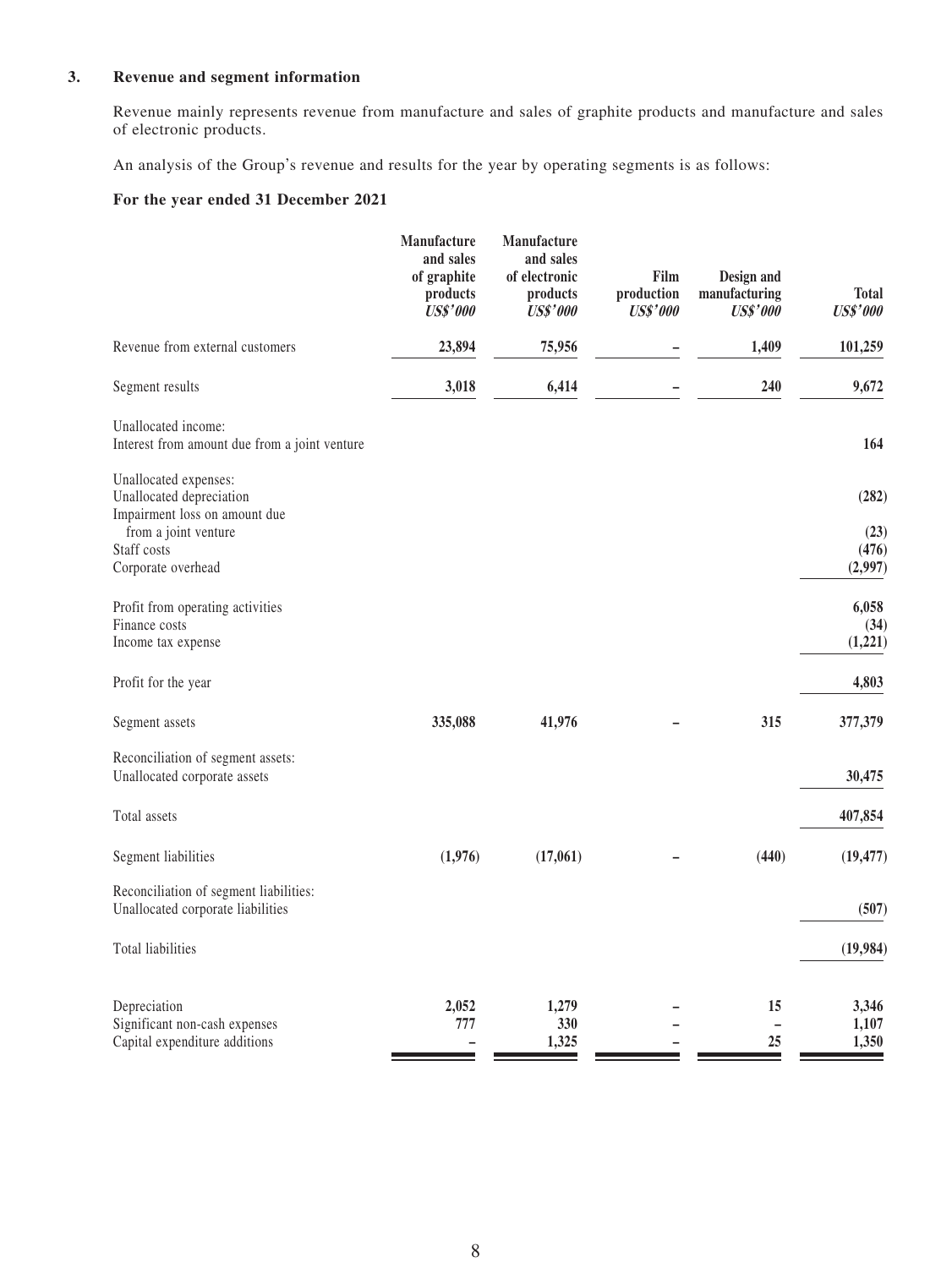### **For the year ended 31 December 2020**

|                                                                                                                                                 | Manufacture<br>and sales<br>of graphite<br>products<br><b>US\$'000</b> | Manufacture<br>and sales<br>of electronic<br>products<br>US\$'000 | Film<br>production<br><b>US\$'000</b> | Design and<br>manufacturing<br>US\$'000 | Total<br>US\$'000                |
|-------------------------------------------------------------------------------------------------------------------------------------------------|------------------------------------------------------------------------|-------------------------------------------------------------------|---------------------------------------|-----------------------------------------|----------------------------------|
| Revenue from external customers                                                                                                                 | 10,913                                                                 | 83,088                                                            |                                       | 712                                     | 94,713                           |
| Segment results                                                                                                                                 | (1,249)                                                                | 7,542                                                             | (754)                                 | 6                                       | 5,545                            |
| Unallocated income:<br>Interest from amount due from a<br>joint venture                                                                         |                                                                        |                                                                   |                                       |                                         | 123                              |
| Unallocated expenses:<br>Unallocated depreciation<br>Impairment loss on amount due from<br>a joint venture<br>Staff costs<br>Corporate overhead |                                                                        |                                                                   |                                       |                                         | (269)<br>(713)<br>(144)<br>(297) |
| Profit from operating activities<br>Finance costs<br>Loss on disposal of subsidiaries, net<br>Income tax expense                                |                                                                        |                                                                   |                                       |                                         | 4,245<br>(58)<br>(563)<br>(650)  |
| Profit for the year                                                                                                                             |                                                                        |                                                                   |                                       |                                         | 2,974                            |
| Segment assets                                                                                                                                  | 337,409                                                                | 31,390                                                            |                                       | 735                                     | 369,534                          |
| Reconciliation of segment assets:<br>Unallocated corporate assets                                                                               |                                                                        |                                                                   |                                       |                                         | 29,533                           |
| Total assets                                                                                                                                    |                                                                        |                                                                   |                                       |                                         | 399,067                          |
| Segment liabilities                                                                                                                             | (531)                                                                  | (15,001)                                                          |                                       | (208)                                   | (15,740)                         |
| Reconciliation of segment liabilities:<br>Unallocated corporate liabilities                                                                     |                                                                        |                                                                   |                                       |                                         | (902)                            |
| Total liabilities                                                                                                                               |                                                                        |                                                                   |                                       |                                         | (16, 642)                        |
| Depreciation<br>Significant non-cash expenses<br>Capital expenditure additions                                                                  | 1,843<br>1,670<br>3,235                                                | 1,308<br>208<br>1,735                                             |                                       | 9<br>47                                 | 3,160<br>1,878<br>5,017          |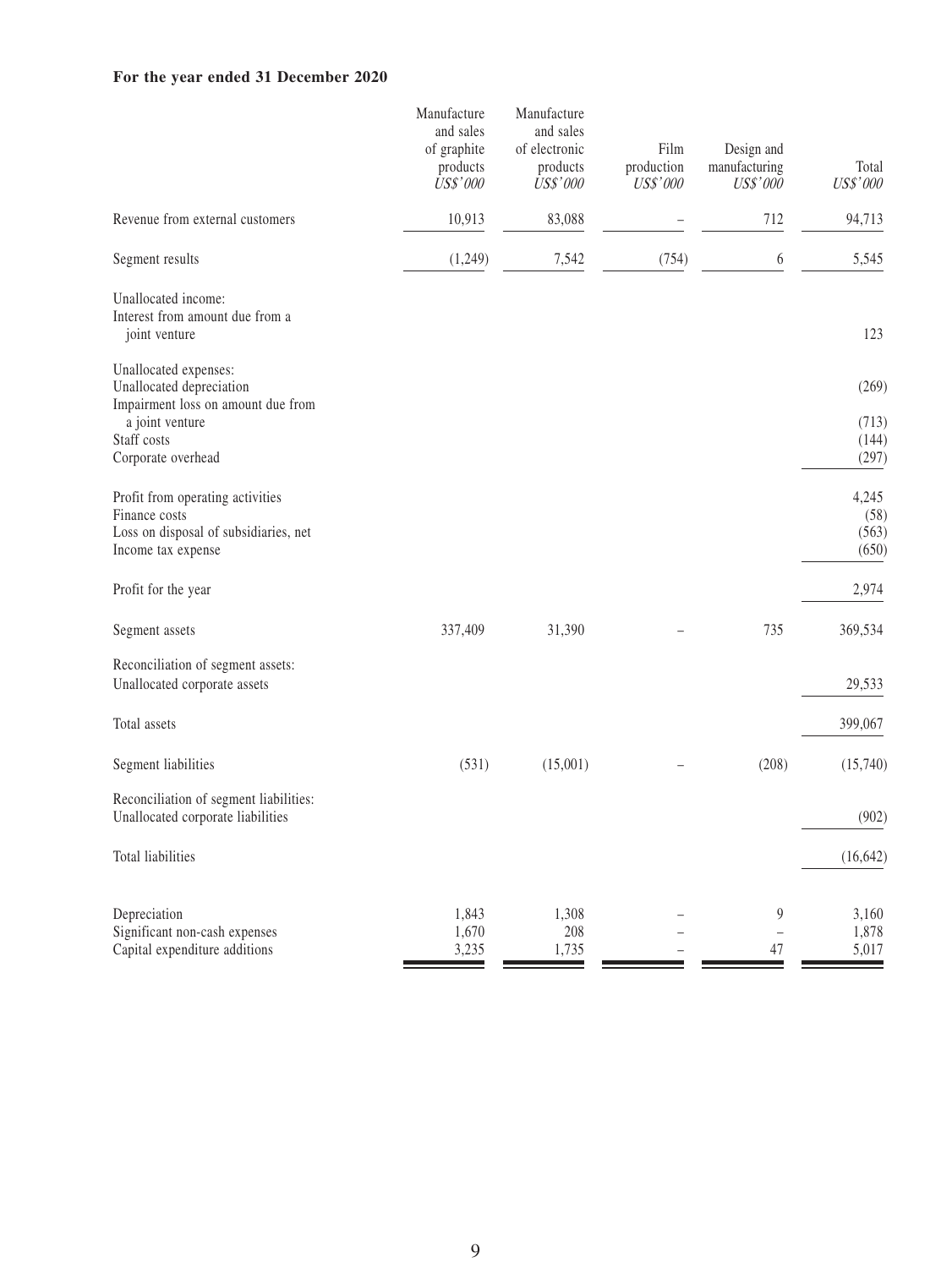#### **Disaggregation of revenue from contracts with customers**

|                | Revenue                 |                  | <b>Total assets</b>     |                         | Capital expenditure     |                         |
|----------------|-------------------------|------------------|-------------------------|-------------------------|-------------------------|-------------------------|
|                | 2021<br><b>US\$'000</b> | 2020<br>US\$'000 | 2021<br><b>US\$'000</b> | 2020<br><i>US\$'000</i> | 2021<br><b>US\$'000</b> | 2020<br><i>US\$'000</i> |
| United Kingdom | 77,365                  | 83,800           | 66,825                  | 58,096                  | 1,350                   | 1,782                   |
| Hong Kong      |                         |                  | 23,952                  | 13,695                  |                         |                         |
| China          |                         | 860              |                         |                         |                         |                         |
| Macau          |                         |                  | 303                     | 2,783                   |                         |                         |
| Madagascar     | 23,894                  | 10,053           | 316,774                 | 324,493                 |                         | 3,235                   |
|                | 101,259                 | 94,713           | 407,854                 | 399,067                 | 1,351                   | 5,018                   |

#### **Information about major customers**

Revenue from customers of the corresponding years contributing over 10% of the total revenue of the Group are as follows:

|                     | 2021<br><b>US\$'000</b> | 2020<br>US\$'000 |
|---------------------|-------------------------|------------------|
| Customer A          | 18,951                  | 13,905           |
| Customer B          | 18,565                  | 23,269           |
| Customer C (note 1) | 11,529                  | N/A              |
| Customer D (note 2) | N/A                     | 17.224           |

Note 1: The customer contributed less than 10% of the Group's revenue for the year ended 31 December 2020.

Note 2: The customer contributed less than 10% of the Group's revenue for the year ended 31 December 2021.

|                                              | 2021<br><b>US\$'000</b> | 2020<br>US\$'000 |
|----------------------------------------------|-------------------------|------------------|
| Revenue from contracts with customers        |                         |                  |
| Manufacture and sales of graphite products   | 23,894                  | 10,913           |
| Manufacture and sales of electronic products | 75,956                  | 83,088           |
| Design of electronic products                | 1.409                   | 712              |
|                                              | 101,259                 | 94.713           |

The following table provides information about trade receivables and contract liabilities from contracts with customers.

|                      | 2021<br><b>US\$'000</b> | 2020<br>US\$'000 |
|----------------------|-------------------------|------------------|
| Trade receivables    | 26,297                  | 20,783           |
| Contract liabilities | 1,129                   | 90               |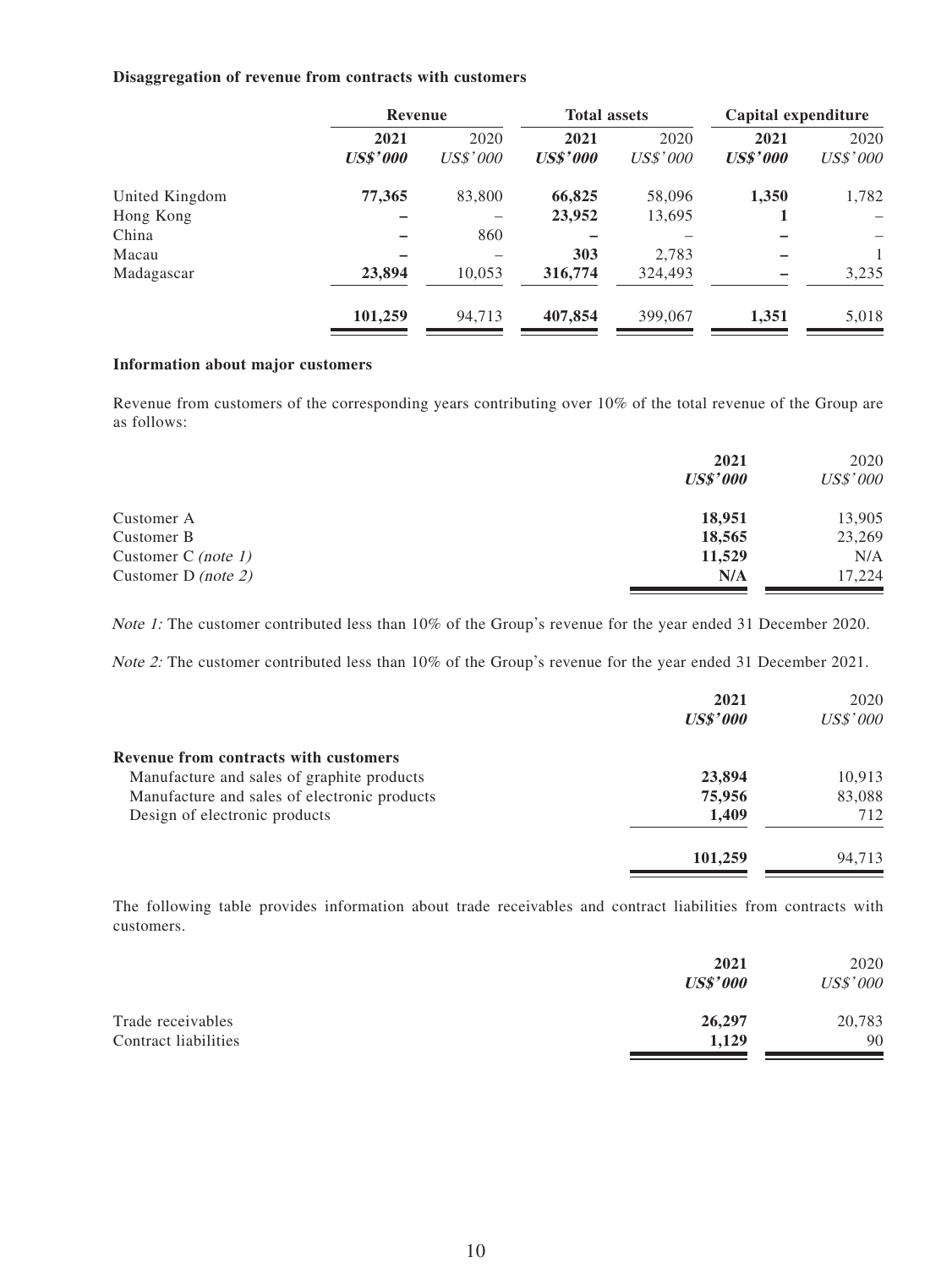## **4. Profit from operating activities**

The Group's profit from operating activities is arrived at after charging/(crediting):

|                                                                         | 2021            | 2020            |
|-------------------------------------------------------------------------|-----------------|-----------------|
|                                                                         | <b>US\$'000</b> | <i>US\$'000</i> |
| Depreciation:                                                           |                 |                 |
| - owned property, plant and equipment and investment properties         | 3,251           | 3,061           |
| - right-of-use assets included within:                                  |                 |                 |
| - leasehold land                                                        |                 | 4               |
| – properties                                                            | 218             | 208             |
| - plant and machinery                                                   | 159             | 156             |
| Costs of inventories sold                                               | 83,385          | 80,063          |
| Staff costs (including directors' remuneration)                         | 18,246          | 17,829          |
| Auditor's remuneration                                                  |                 |                 |
| - audit fee                                                             | 359             | 463             |
| - other services                                                        | 80              | 10              |
| Impairment loss on inventories                                          | 330             | 208             |
| Impairment loss/(reversal of impairment loss) on financial assets, net: |                 |                 |
| - trade receivables                                                     | 811             | 1,680           |
| - other receivables                                                     | (34)            | (10)            |
| - amount due from a joint venture                                       | 23              | 713             |
| Loss on disposal of intangible assets                                   |                 | 754             |
| Loss on disposal of subsidiaries, net                                   |                 | 563             |
| Short-term lease expenses                                               | 77              | 93              |
| Foreign exchange gain, net                                              | (598)           | (2,716)         |
|                                                                         |                 |                 |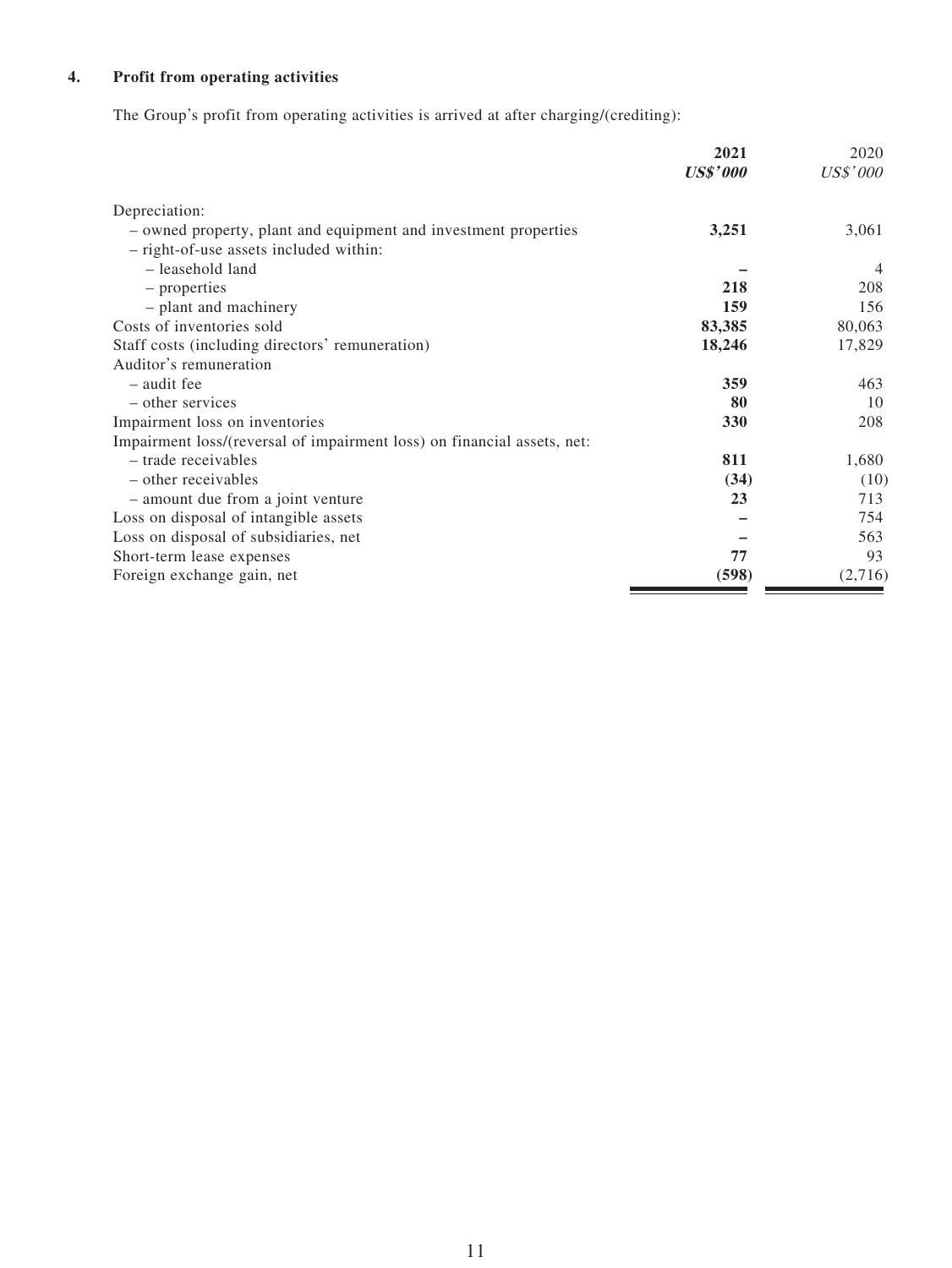#### **5. Income tax expense**

Income tax expense in the consolidated statement of profit or loss represents:

|                              | 2021            | 2020            |
|------------------------------|-----------------|-----------------|
|                              | <b>US\$'000</b> | <b>US\$'000</b> |
| Hong Kong profits tax charge |                 |                 |
| $-$ Current                  | 548             | 15              |
| Overseas tax charge          |                 |                 |
| $-$ Current                  | 614             | 169             |
| Deferred tax                 | 59              | 466             |
| Tax charge for the year      | 1,221           | 650             |

Hong Kong profits tax has been provided at the rate of 16.5% on the estimated assessable profits arising in Hong Kong during the year, except for one subsidiary of the Group which is a qualifying entity under the twotiered profits tax rates regime effective from the year of assessment 2018/2019. The first HK\$2,000,000 of assessable profits of this subsidiary is taxed at 8.25% and the remaining assessable profits are taxed at 16.5%.

Taxation for overseas subsidiaries is charged at the appropriate current rates of taxation ruling in the relevant countries.

Deferred tax charge for the year represents deferred tax provided in the United Kingdom subsidiaries.

#### **6. Earnings per share**

The calculation of the basic and diluted earnings per share attributable to owners of the Company is based on the following data:

| 2021<br><b>US\$'000</b> | 2020<br><b>US\$'000</b> |
|-------------------------|-------------------------|
|                         |                         |
|                         |                         |
| 4,803                   | 2.974                   |
|                         |                         |
|                         |                         |
| 7,006,631,478           | 6,422,982,500           |
|                         |                         |

The denominators used are the same as those detailed above for both basic and diluted earnings per share.

Diluted earnings per share is of the same amount as the basic earnings per share as there was no potential dilutive ordinary shares outstanding as at 31 December 2021 and 2020.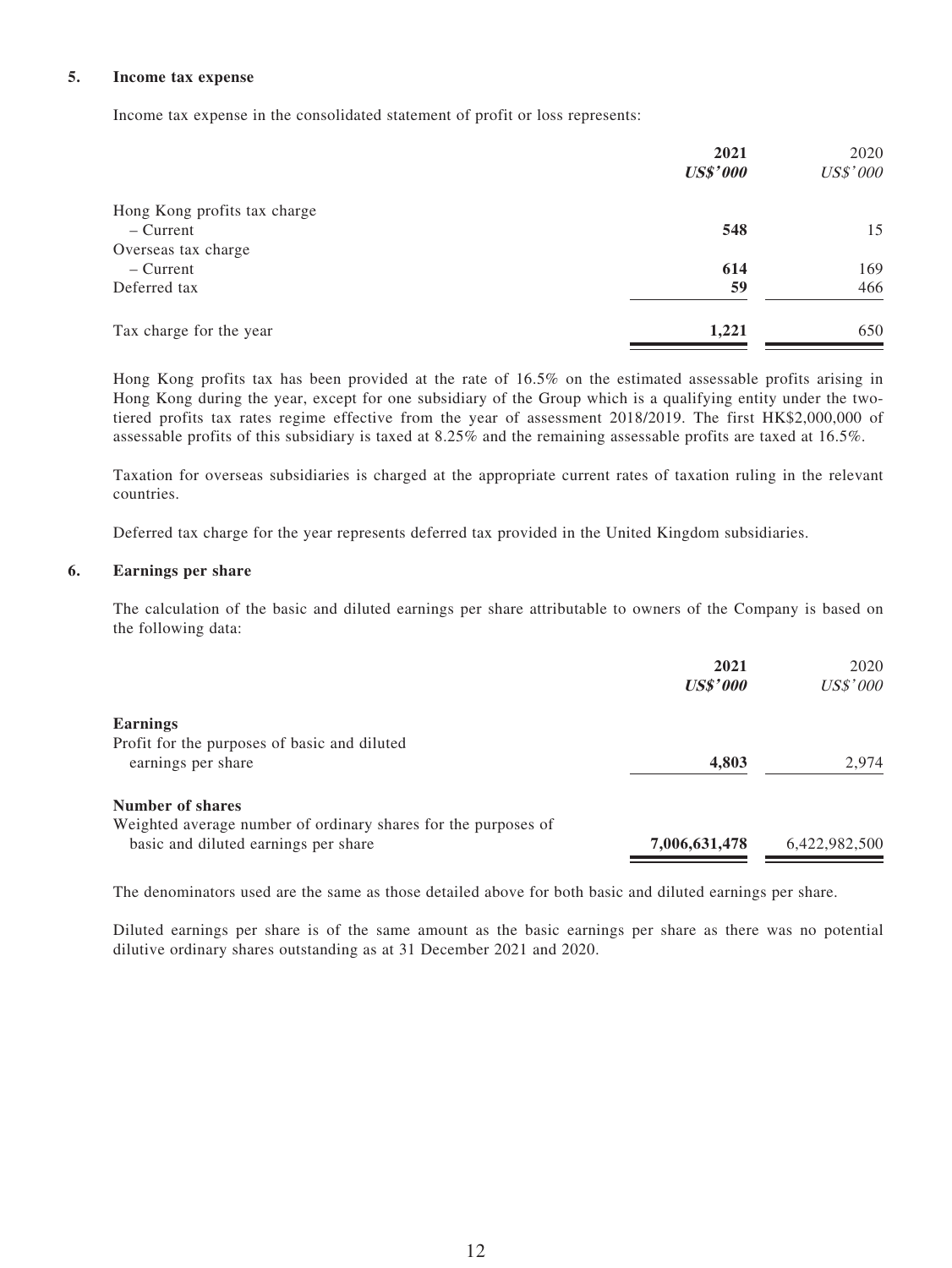#### **7. Dividend**

The directors of the Company have decided not to declare any dividend for the year ended 31 December 2021 (2020: Nil).

#### **8. Trade receivables**

Included in trade receivables are trade debtors (net of impairment losses) with the following ageing analysis, based on invoice dates, as of the end of reporting period.

|                | 2021            | 2020            |
|----------------|-----------------|-----------------|
|                | <b>US\$'000</b> | <b>US\$'000</b> |
| $0 - 30$ days  | 7,592           | 8,803           |
| $31 - 60$ days | 6,500           | 5,434           |
| $61 - 90$ days | 2,448           | 2,355           |
| Over 90 days   | 9,757           | 4,191           |
|                | 26,297          | 20,783          |

#### **9. Other receivables, deposits and prepayments**

The analysis of the other receivables, deposits and prepayments is as follows:

|                                                     | 2021<br><b>US\$'000</b> | 2020<br>US\$'000 |
|-----------------------------------------------------|-------------------------|------------------|
| Other deposits and prepayments<br>Other receivables | 7,648<br>493            | 957<br>1,667     |
|                                                     | 8,141                   | 2,624            |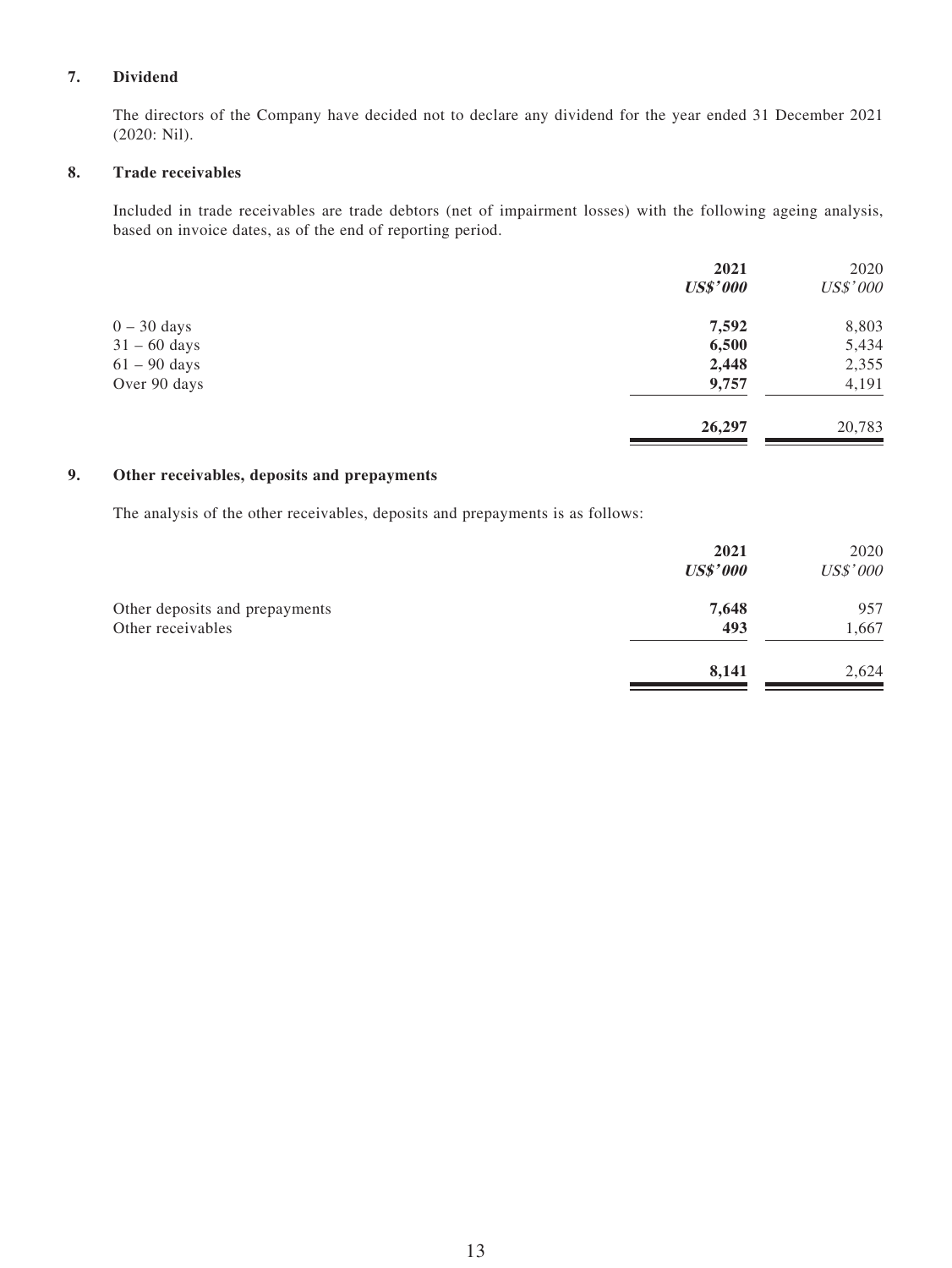#### **10. Trade payables**

The ageing analysis of the trade payables is as follows:

|                        | 2021            | 2020     |
|------------------------|-----------------|----------|
|                        | <b>US\$'000</b> | US\$'000 |
| $0 - 30$ days          | 5,491           | 4,815    |
| $31 - 60$ days         | 1,708           | 1,720    |
| $61 - 90 \text{ days}$ | 1,842           | 605      |
| Over 90 days           | 156             | 92       |
|                        | 9,197           | 7,232    |

#### **11. Other payables and accruals**

The analysis of the other payables and accruals is as follows:

|                   | 2021<br><b>US\$'000</b> | 2020<br>US\$'000 |
|-------------------|-------------------------|------------------|
| Other payables    | 374                     | 833              |
| Accruals          | 5,736                   | 5,515            |
| Other tax payable | 1,116                   | 1,278            |
|                   | 7,226                   | 7,626            |

#### **12. Convertible debentures**

During the year ended 31 December 2021, no convertible debentures was issued by the Company.

During the year ended 31 December 2020, the Company issued convertible debentures in the aggregate principal amount, net of expenses, of approximately HK\$58,225,000 (equivalent to US\$7,464,000). Immediate following the issue of the convertible debentures, 1,021,500,000 shares of the Company were issued.

#### **13. Share capital**

| <b>The Company</b> |                 |               |          |
|--------------------|-----------------|---------------|----------|
| 2021               |                 |               |          |
| <b>Number</b>      |                 | Number        |          |
| of ordinary        |                 | of ordinary   |          |
| shares             | Amount          | shares        | Amount   |
|                    | <b>US\$'000</b> |               | US\$'000 |
|                    |                 |               |          |
| 7,006,631,478      | 607,060         | 5,985,131,478 | 599,596  |
|                    |                 |               |          |
|                    |                 | 1,021,500,000 | 7,464    |
| 7,006,631,478      | 607,060         | 7,006,631,478 | 607,060  |
|                    |                 |               | 2020     |

Note: During the year ended 31 December 2021, no ordinary shares were issued upon conversion of the convertible debentures.

During the year ended 31 December 2020, 1,021,500,000 ordinary shares were issued by exercising the convertible debentures for an aggregate principal amount, net of expenses, of approximately HK\$58,225,000 (equivalent to US\$7,464,000).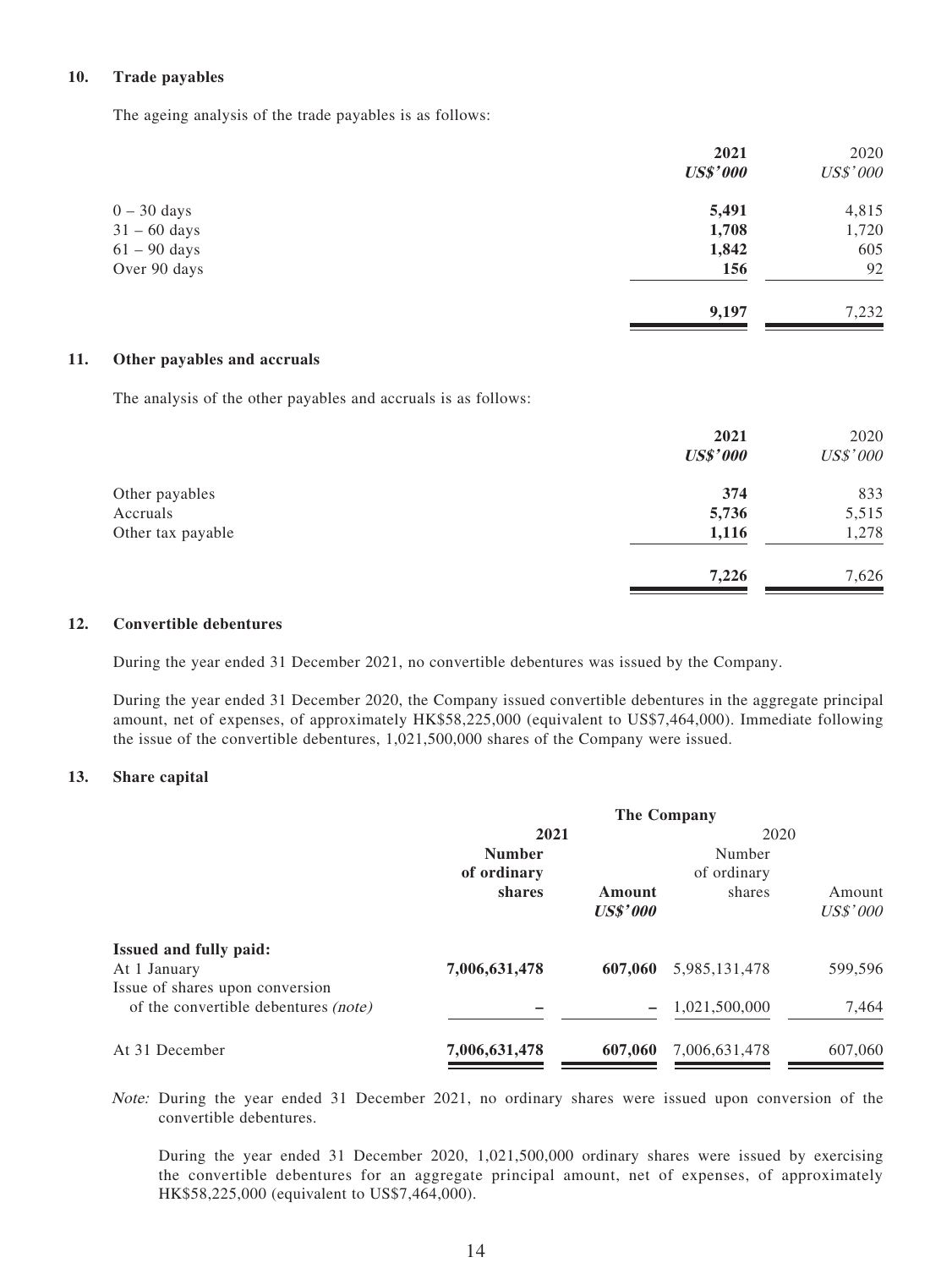#### **14. Disposal of subsidiaries**

(i) During the year of 2019, the Company decided to strategically restructure the companies in the Group and to make it operate more effective. The directors of the Company resolved to dispose of the entire equity interest in Global Select Limited and its seven subsidiaries (the "GS Group"). The companies in the GS Group were wholly-owned subsidiaries of the Company. Some of them have been dormant for a period of time and others were previously involved in certain graphite business in Liaoning Province and Heilongjiang Province in China, which has little operations now. In this connection, the Board resolved to dispose of the entire equity interest of the GS Group and classified them as held-for-sale at 31 December 2019, as reported in the 2019 Annual Report of the Company.

On 23 April 2020, the Company and China Graphite Limited (the "Purchaser") entered into an agreement, pursuant to which, the Purchaser agreed to acquire the entire share of the GS Group at a consideration of US\$120,000, which was determined after arm's length negotiations between the Company and the Purchaser, with reference to the net asset value of the GS Group as at 31 March 2020. On 28 April 2020, the disposal of the GS Group was completed and a gain on disposal of subsidiaries of approximately US\$8,000 was recognised in profit or loss.

US\$' 000

The net assets of the GS Group at the date of disposal were as follows:

| Property, plant and equipment               | 2,539    |
|---------------------------------------------|----------|
| Right-of-use assets                         | 2,390    |
| Inventories                                 | 133      |
| Trade receivables                           | 3,716    |
| Other receivables, deposits and prepayments | 14,094   |
| Cash and bank balances                      | 107      |
| Trade payables                              | (36)     |
| Other payables and accruals                 | (107)    |
| Contract liabilities                        | (5, 424) |
| Tax payable                                 | (17,300) |
| Net assets disposed of                      | 112      |
| Cash consideration                          | 120      |
| Less: Net assets disposed of                | (112)    |
| Gain on disposal                            |          |
| Net cash inflow arising on disposal:        |          |
| Cash consideration received                 | 120      |
| Cash and bank balances disposed of          | (107)    |
|                                             | 13       |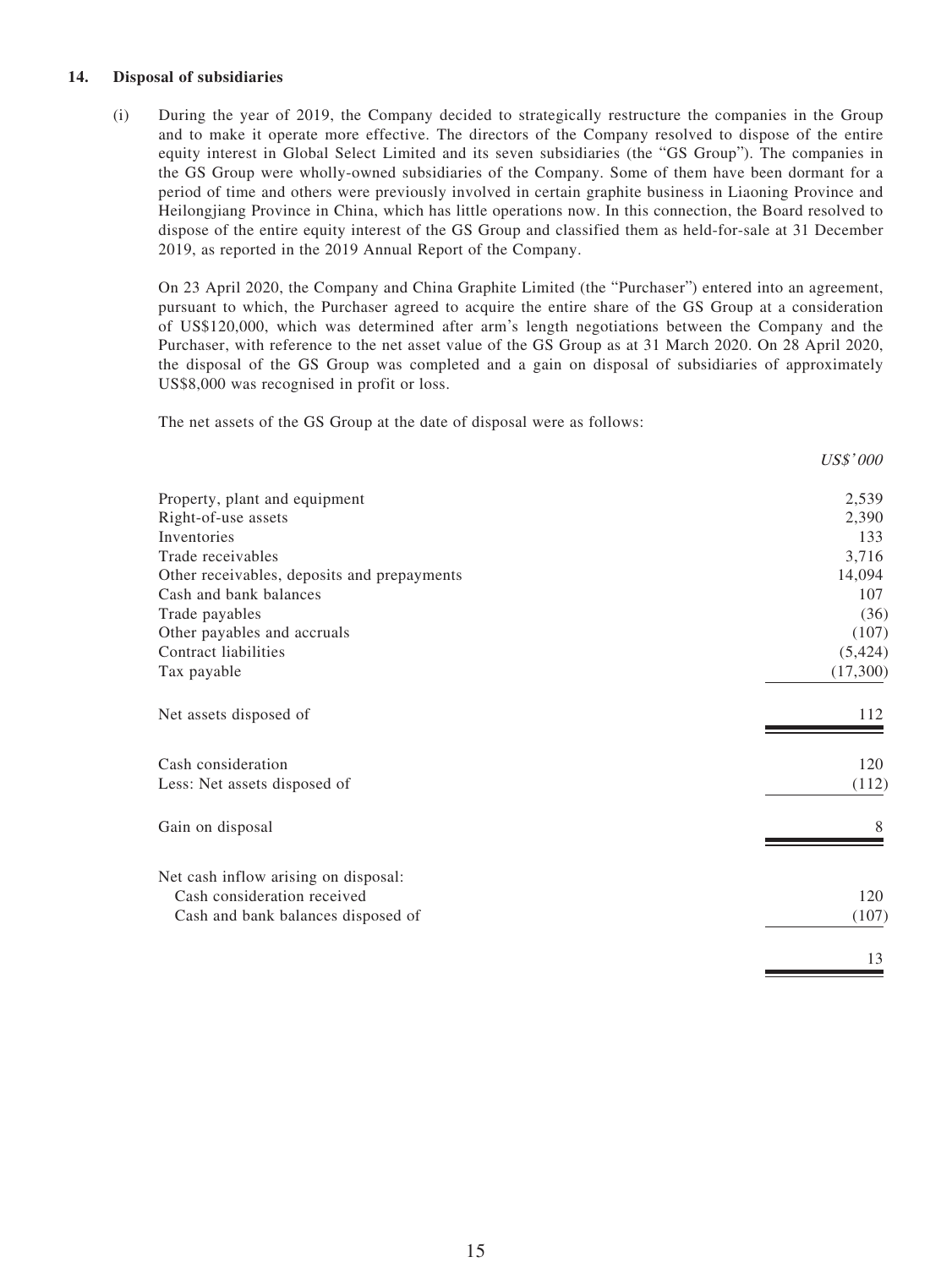(ii) On 30 December 2020, the Company entered into another agreement with an independent third party, pursuant to which, to dispose of the entire shares of three inactive subsidiaries, namely Comp Hotel International Limited, Comp Property International Limited and South Sea Properties (Global) Ltd. at an aggregate consideration of US\$3. In addition, the Company also dissolved certain inactive subsidiaries in the United States of America and Hong Kong.

The net liabilities of these inactive subsidiaries at the respective date of disposal were as follows:

|                                                                                  | <i>US\$'000</i> |
|----------------------------------------------------------------------------------|-----------------|
| Other payables and accruals                                                      | (16)            |
| Net liabilities disposed of                                                      | (16)            |
| Cash consideration                                                               | 16              |
| Net liabilities disposed of<br>Non-controlling interests                         | 6               |
| Exchange reserves reclassified from other comprehensive income to profit or loss | (593)           |
| Loss on disposal                                                                 | (571)           |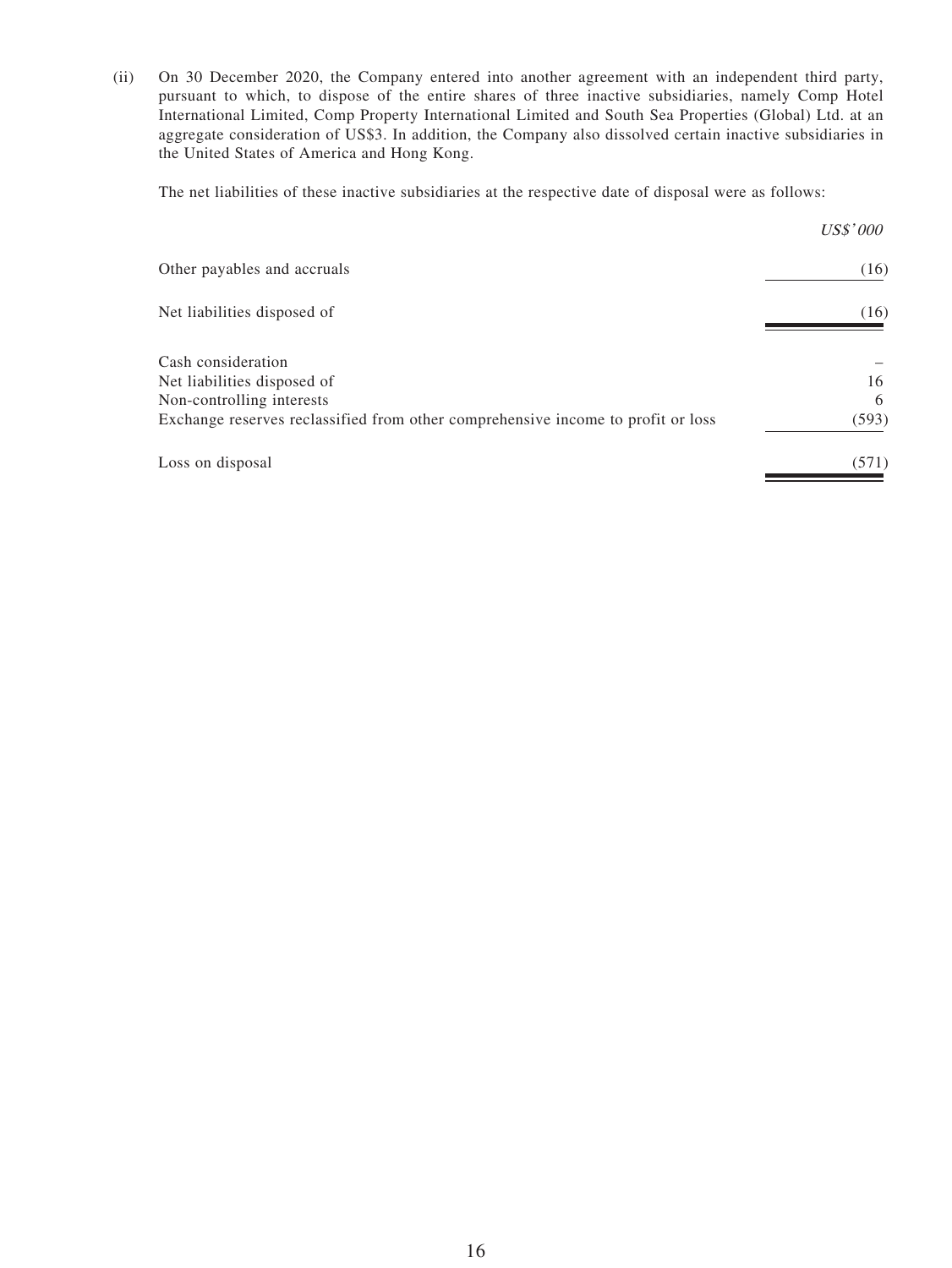### **MANAGEMENT'S DISCUSSION AND ANALYSIS OF FINANCIAL CONDITION AND RESULTS OF OPERATIONS**

(In this announcement, all the "\$" refers to the legal currency of the United States of America, unless otherwise specified)

For the year ended 31 December 2021, the turnover of the Group was approximately \$101.3 million, an increase of \$6.5 million, or 6.9%, as compared to \$94.7 million for the prior year. The net profit attributable to owners of the Company was approximately \$4.8 million, or \$0.07 cents earnings per share, as compared to net profit of \$3.0 million, or \$0.05 cent per share, for the year of 2020. On the balance sheets, at 31 December 2021 the total assets of the Group were approximately \$407.9 million, as compared to approximately \$399.1 million at 31 December 2020, and the net assets of the Group were approximately \$387.9 million at 31 December 2021, as compared to approximately \$382.4 million at 31 December 2020.

### **BUSINESS REVIEW**

The Group's businesses primarily consist of (i) manufacture and sales of graphite products worldwide, (ii) manufacture and sales of electronic products in the United Kingdom (the "UK"), and (iii) development of multi-media production and movie making.

The Company has been engaged in the manufacture and sales of graphite products worldwide for more than a decade. Graphite is widely used in aerospace, steel, automobile, electric vehicle, battery and lubricant industries. On the one hand, as a nonrenewable mineral resource, graphite deposits in the world are limited and diminishing. On the other hand, since Andre Geim and Konstantin Novoselov received their Nobel Prize in 2010 for their discovery of the unique properties of graphene, the demand for graphite as a strategic material has been increased. Fourteen materials including graphite and rare earth elements are viewed as key materials.

The Company considers the graphite business as its main development focus for profit growth. In 2017, the Company began to build its graphite production lines and a warehouse in Madagascar, Africa, where the Company holds a large amount of graphite ore inventory. The graphite production lines of the Company are fully in operation. The customers include steel mills, lithium battery companies, refractory material companies and users of graphite products in China and around the world.

The Company's electronic manufacturing services are operated by its wholly-owned subsidiary Axiom Manufacturing Services Limited in the UK ("Axiom"). Axiom offers comprehensive contract manufacturing services, from design of electronic products to manufacturing, to the medical, national defense, transportation, aerospace, security, maritime and natural gas industries and other sectors. The electronic products of contract manufacturing and design are usually labeled with customers' brand names. Axiom's customers are mainly located in the UK.

The Company's cultural and multi-media business operations include motion picture production, television and online programming, and introduction of valuable foreign movies to Mainland China, etc.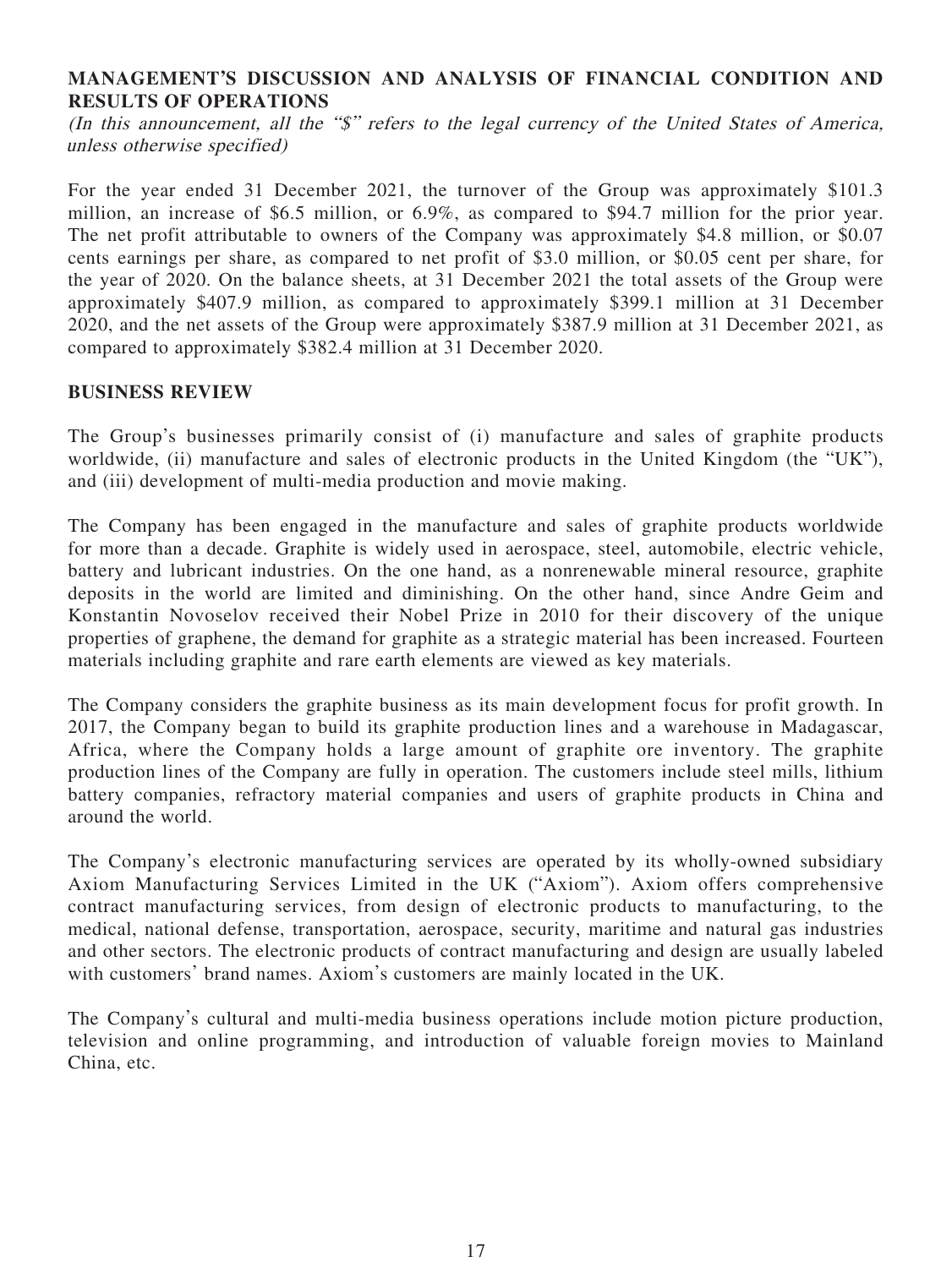### **RESULTS OF OPERATIONS**

For the year ended 31 December 2021, the Group's turnover was approximately \$101.3 million, an increase of approximately \$6.5 million, or 6.9%, as compared to approximately \$94.7 million for the same period of the last year.

The turnover of the Group's graphite operations for the year was \$23.9 million as compared to \$10.9 million for the same period of the last year, an increase of 118.9%. The increase in sales of the Company's graphite products was primarily due to (1) increased demand and selling price of our graphite products as the world economy gradually recovered from the Covid-19 pandemic; and (2) the Company's increased production capacity because the production lines the Company built in the last two years has started to produce graphite products.

For the year ended 31 December 2021, the turnover of the Group's electronics manufacturing service operation in UK was \$76.0 million, a decrease of approximately \$7.1 million, or 8.6%, as compared to approximately \$83.1 million for the year of 2020. However, this was entirely down to the fact that the UK Government Ventilator Challenge business that was undertaken in 2020 did not repeat (and was not expected to repeat) in 2021. The underlying UK businesses continued to grow during 2021, despite the economic conditions that were influenced by Covid-19, Brexit and global supply chain issues in the semiconductor sector. Although the turnover in the second half of the year was \$0.49 million higher than that of the first half, it was slightly disappointing, as the impact of supply chain issues limited further growth of the business. Profitability held up well in comparison to the prior year, despite the three areas highlighted above combined with increasing costs driven by the labor market and energy prices.

The pleasing performance during the year continued to strengthen the balance sheet, however working capital requirements increased during the year due to the increase in inventory. This is a direct result of the global supply chain issues and the increased lead times being quoted by our key suppliers who in turn source components from the original manufacturers. The businesses also continue to invest in capital equipment and the latest technology, as this will give greater manufacturing capacity, capability and service offering moving forward. Foreign exchange rates such as the US dollar were not as volatile during the year compared to what had been seen in the previous two years, the business continually monitors this, to protect its position and that of its customer base from the risk.

## **IMPACT OF COVID-19 PANDEMIC**

The global pandemic of Covid-19 has created significant disruption and uncertainty to the business operations throughout the world. The pandemic has resulted in government authorities and businesses around the world implementing numerous measures intended to contain and limit the spread of Covid-19, including travel restrictions, border closures, quarantines, shelter-in-place and lock-down orders, mask and social distancing requirements, and business limitations and shutdowns. These measures have negatively impacted consumer and business spending and payments activity generally and have significantly contributed to deteriorating macroeconomic conditions.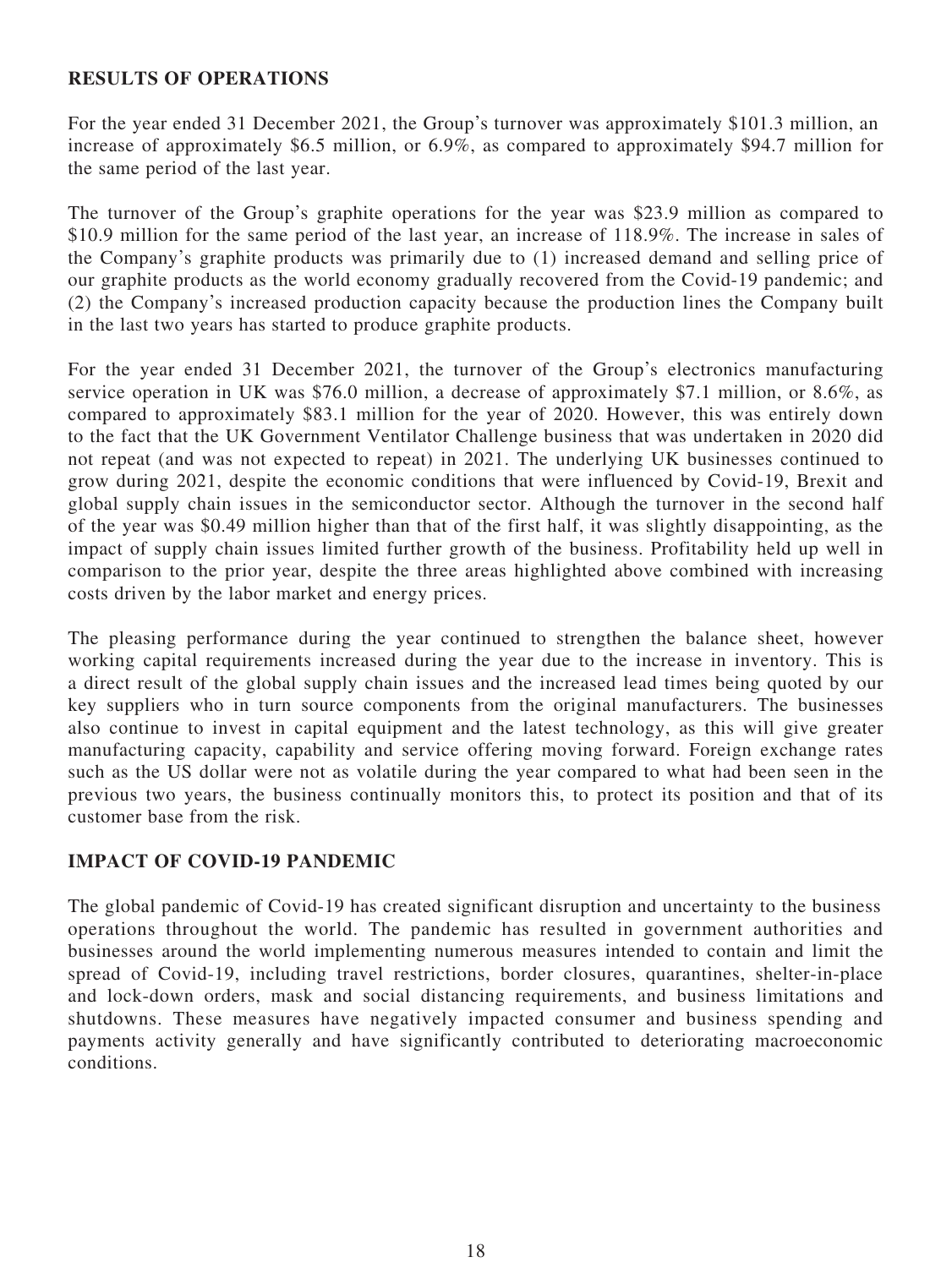The outbreak of Covid-19 has had a mixed-impact on our businesses. The spread of Covid-19 has caused us to make modifications to our construction timeframe of graphite production lines in Madagascar. Nevertheless, our UK electronic manufacturing services business has seen overall growth in 2020, mainly due to its participation in the UK Government's Covid-19 Ventilator Challenge, which saw demand from an existing customer increase significantly in 2020. For the year ended 31 December 2021, thanks to more and more people getting the Covid-19 vaccine, the easing of the epidemic, and gradually economy recovery from the Covid-19 pandemic, we have seen some recovery recently in demand for our graphite products. More revenues were generated from our graphite business in 2021.

The extent of the impact of the Covid-19 pandemic on our business will depend largely on further developments, including the duration, spread and severity of the outbreak, the distribution, public acceptance, and widespread use and effectiveness of vaccines against Covid-19 and the actions taken to contain the spread of the disease or mitigate its impact. We will continue to monitor this dynamic situation, including guidance and regulations issued by the governmental authorities around the world. Considering the continually evolving nature of the Covid-19 outbreak, we are not able currently to estimate the ultimate effect of the pandemic on our business, results of operations or financial condition in the future.

## **OUTLOOK**

In the Covid-19 challenging and dynamic circumstances, from an operational perspective, our businesses, including our graphite operations and electronic manufacturing services, remain open. There are no current plans to close any of our business operations because of the Covid-19 pandemic. However, due to the Covid-19 pandemic, we have taken preventative measures related to graphite market due to possible weakened customer demand. We will continue to work to protect our employees and the public, maintain business continuity and sustain our operations. While we have seen some recovery recently in demand for graphite products, due to the recent surging cases of the highly contagious Delta/Omicron variants of the Covid-19, the speed with which the coronavirus situation is developing and evolving and the uncertainty of its duration and the timing of recovery, we are not able at this time to predict the extent to which the Covid-19 pandemic may have a material effect on our graphite business, our financial positions, and results of operations.

Management believes that the revenues from our graphite operations are going to be, most likely, steadily increased in the near future. First of all, there are increased demand and selling price for our graphite products due to worldwide gradually economic recovery from the Covid-19 pandemic; and secondly, we will have a larger production capacity because the Company continues to expand its graphite production capacity in Madagascar.

The outlook for our UK businesses, management believes, remains positive, with the open order book at the start of 2022 is at its highest level, and because of this management does not expect turnover to decline during the year, in addition it has secured inventory to meet this customer demand. Also, customers are already placing orders for demand to be satisfied in 2023 and 2024. The UK cash position is strong with no significant debt, and the expected performance of the business in 2022 will further improve this. The Company will continue to increase the size of its customer base, across a range of market sectors to further reduce the risks associated with a downturn in one sector. The business will also invest in the latest capital equipment, and invest in research and development, to further enhance its manufacturing capacity and increase its service offering. Management will continue to monitor recent trends that have driven inflation in the UK such as global energy costs and the employment market.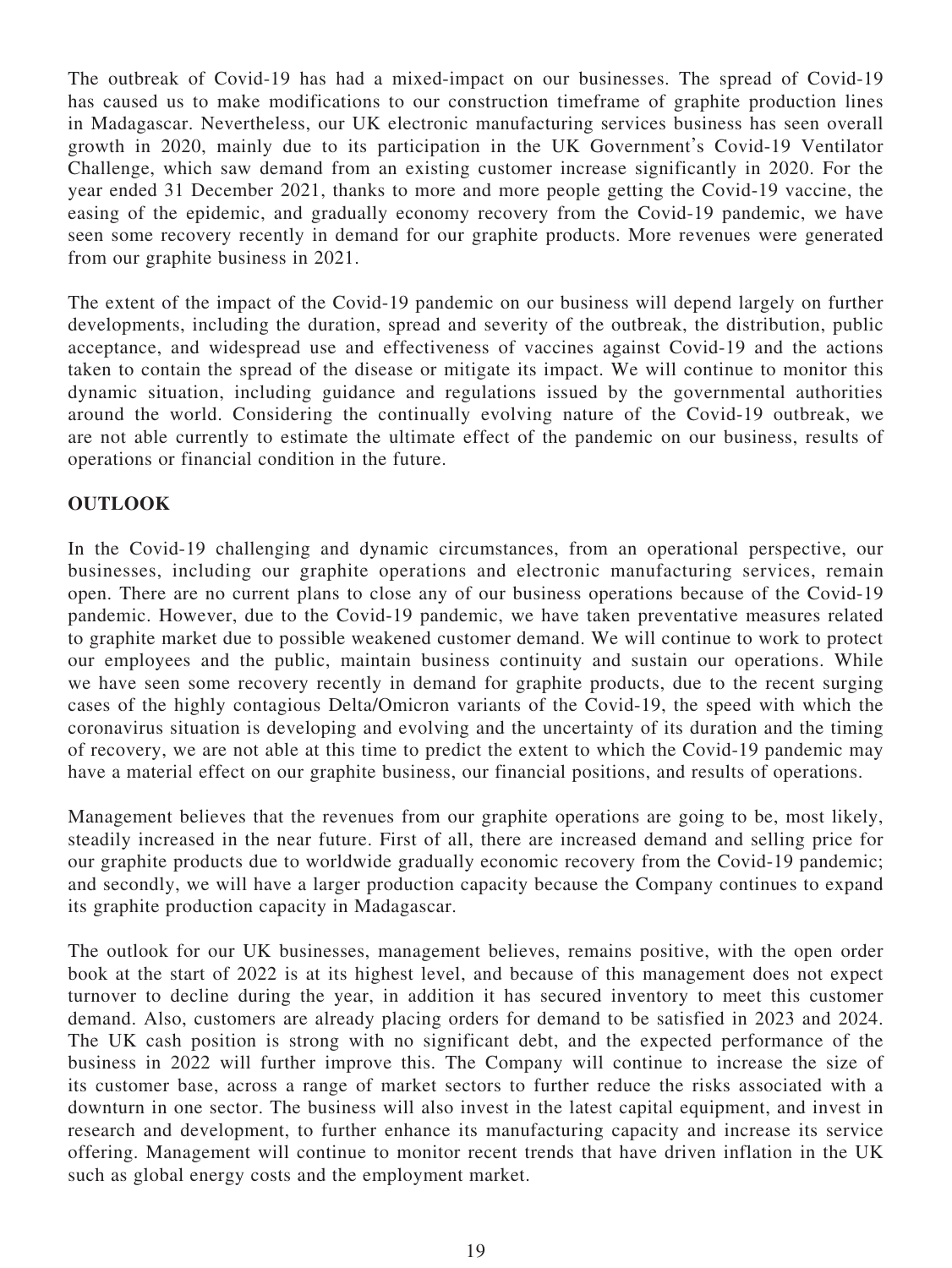## **LIQUIDITY AND FINANCIAL RESOURCES**

The Group's operations are primarily funded by cash flows from its operations and from issuance of convertible debentures of the Company. At 31 December 2021, the Group's cash and cash equivalents were approximately \$18.4 million as compared to approximately \$21.4 million as at 31 December 2020. As at 31 December 2021, the Group recorded net current assets of approximately \$351.0 million (2020: \$344.1 million). The Group had no bank borrowings as at 31 December 2021. As at 31 December 2021, the Group's gearing ratio, calculated as the lease liabilities divided by the amount of total equity, was  $0.1\%$  (2020:  $0.2\%$ ).

On 25 April 2018, the Company entered into a subscription agreement with China Minerals International Limited for an aggregate amount of HK\$600 million (net HK\$569 million after expenses) 0% interest convertible debentures due on 25 April 2028 for the purpose of building graphite production lines in Madagascar.

By 31 December 2021, the Company has utilized approximately HK\$73,494,000 (approximately US\$9,422,400). The detailed breakdown and description of the proceeds that were used are as below:

| Plant and Warehouse                   | HK\$21,796,600 | (US\$2,794,700) |
|---------------------------------------|----------------|-----------------|
| Production lines                      | 32,227,000     | (4,131,600)     |
| Pipeline, transport and loading tools | 12,383,000     | (1,588,000)     |
| Wages                                 | 1,560,000      | (200,000)       |
| Others                                | 5,527,400      | (708, 100)      |
| Total                                 | HK\$73,494,000 | (US\$9,422,400) |

The amount of the unconverted debentures of approximately HK\$495,506,000 (of which HK\$466,884,500 not yet received) are planned to be used in 2022-2025. A detailed breakdown and description of the intended use of the unutilized proceeds are as below:

| Plant and Warehouse                   | HK\$72,503,400  | (US\$9,295,300)  |
|---------------------------------------|-----------------|------------------|
| Production lines                      | 194,153,000     | (24,891,400)     |
| Pipeline, transport and loading tools | 131,820,000     | (16,900,000)     |
| Road building                         | 31,200,000      | (4,000,000)      |
| Wages                                 | 33,540,000      | (4,300,000)      |
| Others                                | 32,289,600      | (4,139,710)      |
| Total                                 | HK\$495,506,000 | (US\$63,526,410) |

The outbreak of Covid-19 has significantly increased economic and demand uncertainty across the world, and the emergence and spread of the Delta/Omicron coronavirus variants continued to cloud the outlook for the economy. Consequently, the Company has taken certain measures to help mitigate the effects of Covid-19, including modifying its construction timeframe of graphite production lines in Madagascar. As a result, the Company did not use up its production line construction funds as previously planned. The Company will continue closely to monitor the economic impacts of the current global Covid-19 pandemic and other factors and aim to remain flexible and to optimize and grow our business operations as appropriate. Except the modified timeframe due to the outbreak of Covid-19, there were no material changes for the use of proceeds.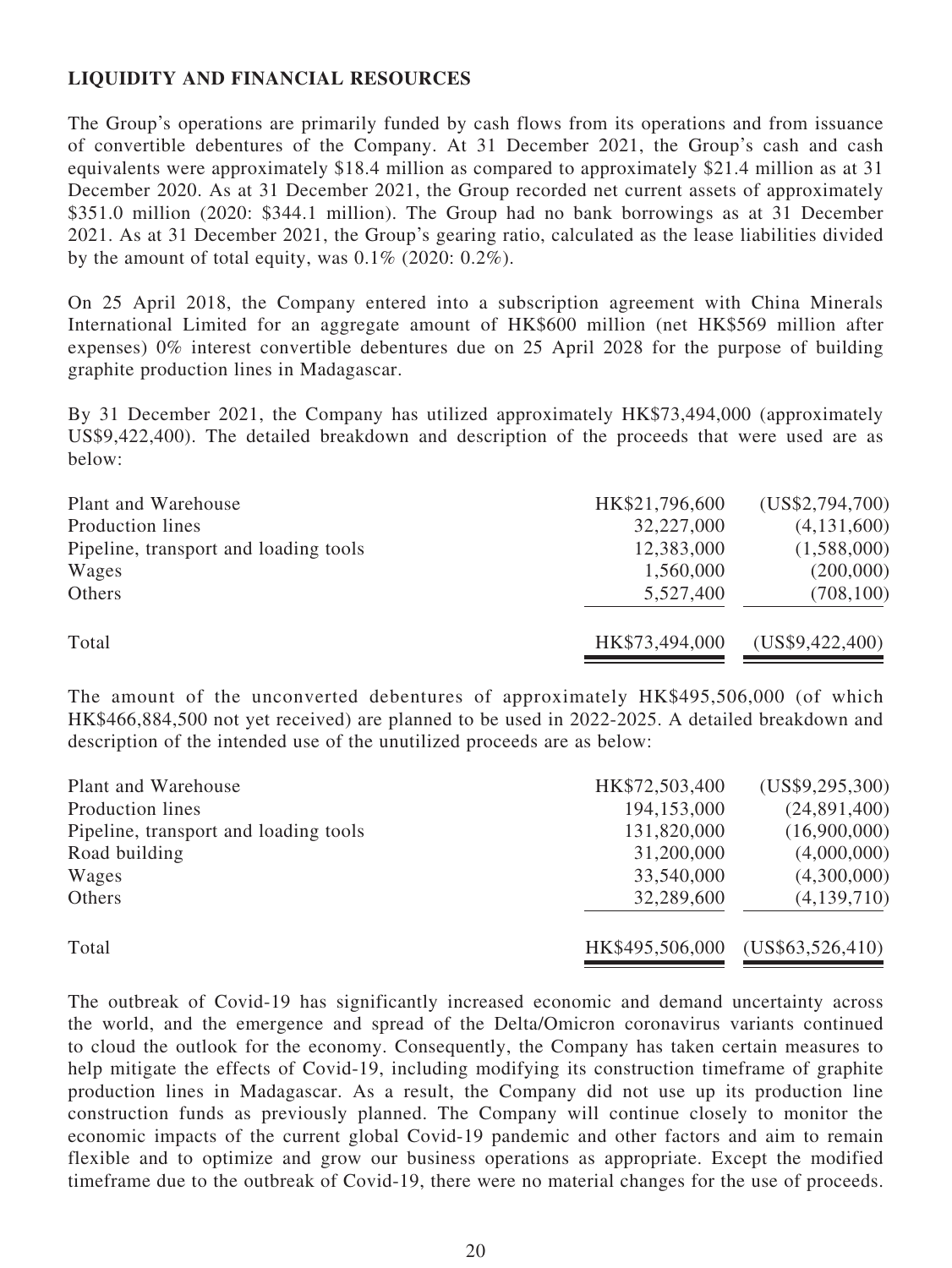### **INDEBTEDNESS**

As at 31 December 2021:

- The Company did not have any bank borrowings or committed bank facilities;
- The Company did not have any borrowing from any related parties; and
- The Company did not have any bank overdrafts.

As at 31 December 2021 and up to the date of this announcement, there has been no material adverse change to the indebtedness of the Group.

### **CAPITAL COMMITMENTS**

As at 31 December 2021, there were no capital commitments to the Group related to the purchase of fixed assets (2020: Nil).

### **SIGNIFICANT INVESTMENTS HELD**

As at 31 December 2021, the Group has no significant investment held.

## **MATERIAL ACQUISITIONS AND DISPOSALS**

There were no material acquisitions and disposal of subsidiaries, associates and joint ventures during the year ended 31 December 2021.

### **CAPITAL STRUCTURE**

For the year ended 31 December 2021, there were no change in capital structure of the Company. The capital of the Company comprises ordinary shares and other reserves.

### **EMPLOYEES AND REMUNERATION POLICIES**

As at 31 December 2021, the Group had 310 (2020: 322) employees in Hong Kong, U.K., and Macau. The Group believes that its relationship with its employees is satisfactory.

The remuneration policy of the Group employees is set by the Remuneration Committee on the basis of the employees' merit, qualifications and competence. The emoluments of the Directors of the Company are decided by the Remuneration Committee. No share option scheme is in operation.

### **FOREIGN EXCHANGE EXPOSURE**

The Group's principal operating subsidiaries earn revenues and incur costs in Hong Kong Dollars, US dollars, Chinese Renminbi and British pounds, hence exposure to exchange rate fluctuations arises. The Group currently does not have a foreign currency hedging policy. The Group manages its currency risk by closely monitoring the foreign exchange exposure in order to keep the net exposure to an acceptable level, and may consider hedging significant foreign currency exposure should the need arise.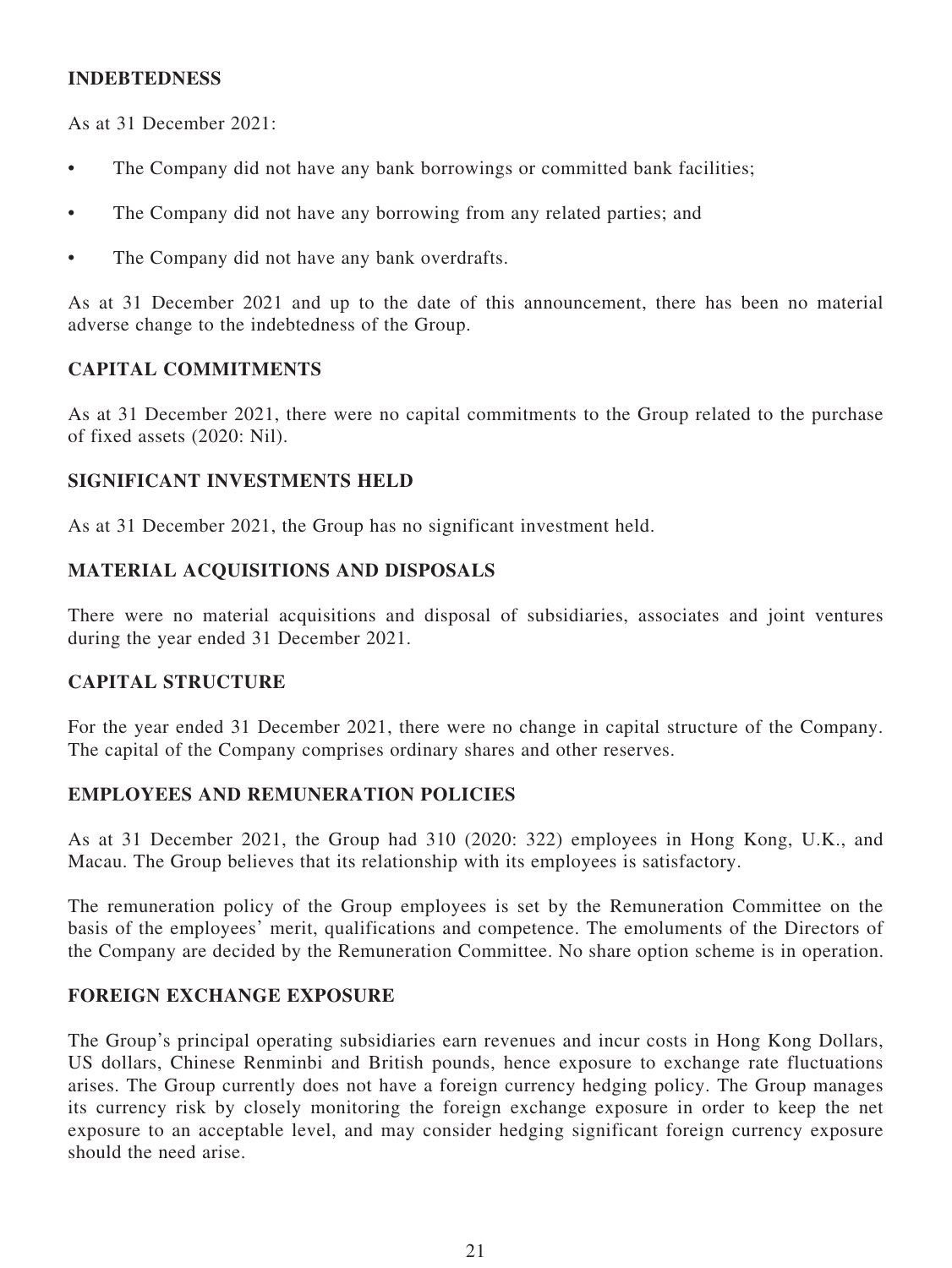## **DIVIDEND**

The Directors have decided not to declare any dividend for the year ended 31 December 2021 (2020: Nil).

### **SHARE CAPITAL**

During the year ended 31 December 2021, there were no changes in the total number of shares and the issued share capital of the Company.

### **MATERIAL UNCERTAINTIES**

There are no material uncertainties relating to events or conditions that may cast significant doubt upon the Company's ability to continue as a going concern.

### **LEGAL PROCEEDINGS**

The Group is not aware of any pending or threatened legal proceeding that, if determined in a manner adverse to us, could have a material adverse effect on the business and operations of the Group.

### **SIGNIFICANT EVENTS AFTER THE REPORTING PERIOD**

There were no significant events after the reporting period. The Group will closely monitor the development of the Covid-19 epidemic and assess its impact on its operations.

### **COMPLIANCE WITH THE CODE OF CORPORATE GOVERNANCE PRACTICES**

The Company has complied with all the code provisions of the prevailing Corporate Governance Code as set out in Appendix 14 to the Rules Governing the Listing of Securities ("Listing Rules") on The Stock Exchange of Hong Kong Limited for the year ended 31 December 2021, except for three deviations as below:

### **Code provision A.2.1: The roles of chairman and chief executive should be separate**

Code provision A.2.1 provides that the roles of chairman and chief executive should be separate and should not be performed by the same individual. However, the Company does not have a separate chairman and chief executive and Mr. Feng Zhong Yun currently performs these two roles. The Board believes that vesting the roles of both Chairman and chief executive officer in Mr. Feng provides the Group with strong and consistent leadership, allows for more effective planning and execution of long-term business strategies and enhances efficiency in decisionmaking. As all major decisions are made in consultation with members of the Board and relevant Board committees, and there are independent non-executive Directors on the Board offering independent perspectives, the Board is therefore of the view that there are adequate safeguards in place to ensure sufficient balance of powers within the Board. The Board will continue to review and monitor the practices of the Company for the purpose of complying with the CG Code and maintaining a high standard of corporate governance practices of the Company. The Board will continue to review and consider the separation of the duties of the Chairman and Chief Executive if and when appropriate.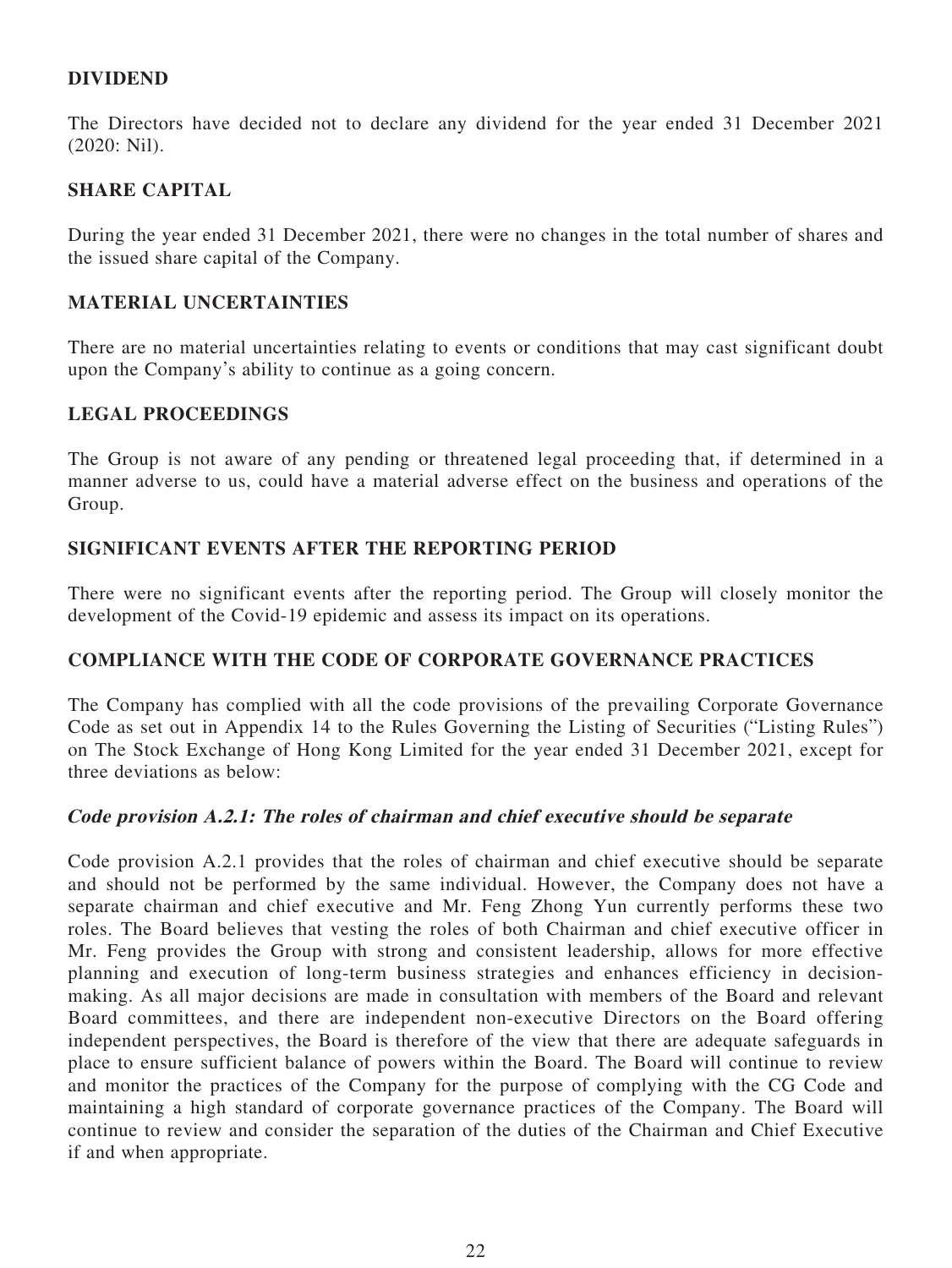### **Code Provision A.4.1: non-executive directors should be appointed for a specific term**

Under the code provision A.4.1 of the Code, non-executive Directors (including independent non-executive directors) shall be appointed for a specific term and subject to re-election. None of the Company's existing independent non-executive Directors was appointed for a specific term. This constitutes a deviation from code provision A.4.1 of the Code. However, the Company's Articles of Association stipulate that all independent non-executive directors shall retire and be re-elected at least once every three years, which is an adequate measure to ensure that the Company's corporate governance complies with the same level to that required under the Code.

On 4 June 2021, Mr. Chai Woon Chew and Ms. Ye Yi Fan were re-elected as an independent non-executive director, respectively.

## **Code Provision A.6.7: Independent non-executive directors and non-executive directors should attend general meeting**

Two independent non-executive directors, Mr. Chai Woon Chew and Ms. Ye Yi Fan were not able to attend the annual general meeting of the Company held on 4 June 2021 in person due to other business engagements.

## **COMPLIANCE WITH THE MODEL CODE FOR SECURITIES TRANSACTIONS**

The Company has adopted the Model Code for Securities Transactions by Directors of Listed Issuers (the "Model Code") as set out in Appendix 10 to the Listing Rules as the code of conduct in respect of transactions in securities of the Company by the Directors. Having made specific enquiries with all the Directors, the Company confirms that all the Directors have complied with the required standards as set out in the Model Code during the year ended 31 December 2021.

## **PURCHASE, SALE OR REDEMPTION OF THE COMPANY'S LISTED SECURITIES**

During the year ended 31 December 2021, neither the Company, nor any of its subsidiaries, purchased, sold, or redeemed any of the Company's securities.

## **DIRECTORS' AND CHIEF EXECUTIVES' INTERESTS IN SHARES**

At 31 December 2021, none of the Directors and executive officers of the Company and their respective associates had any interests or short positions in the shares, underlying shares and debentures of the Company or any of its associated corporations that were required, pursuant to Section 352 of the Securities and Futures Ordinance (the "SFO"), to be entered in the register referred to therein or which were required, pursuant to the Model Code contained in the Listing Rules, to be notified to the Company and the Stock Exchange.

## **DIRECTORS' INTERESTS IN CONTRACTS**

During the year ended 31 December 2021, none of the Company's Directors had a material interest, either direct or indirect, in any contract of significance to the business of the Company to which the Company or any of its subsidiaries was a party.

At no time during the period under the review was the Company or any of the Company's subsidiaries a party to any arrangements to enable the directors of the Company to acquire benefits by means of the acquisition of shares, or debentures of, the Company or any other body corporate.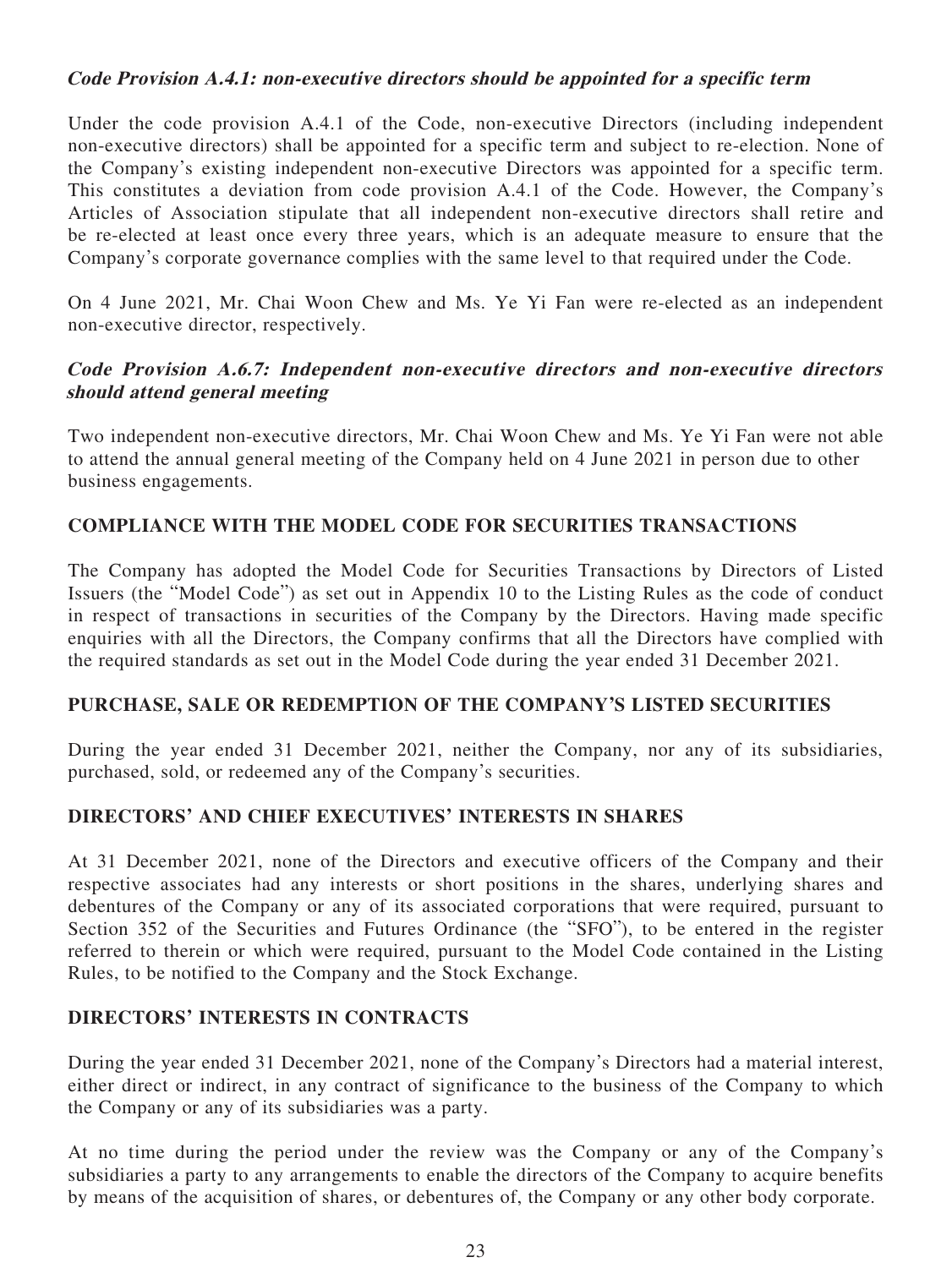### **SUBSTANTIAL SHAREHOLDERS AND OTHER PERSON'S INTEREST IN SHARES**

As at 31 December 2021, no person had registered an interest, short position, or lending pool in the shares or underlying shares or debentures of the Company that was required to be kept by the Company pursuant to Section 336 of the SFO.

## **REVIEW OF THE RESULTS BY AUDIT COMMITTEE AND EXTERNAL AUDITORS**

The Company has an audit committee which was established in compliance with Rule 3.21 of the Listing Rules for the purpose of reviewing and providing supervision over the Group's financial reporting process, risk management and internal control system.

The Audit Committee of the Company consists of the following three independent non-executive directors: Mr. Ng Lai Po (Chairman), Mr. Chai Woon Chew and Ms. Ye Yi Fan. The Audit Committee has adopted the terms of reference which are in line with Corporate Governance Code as set forth in Appendix 14 to the Listing Rules.

The Audit Committee has reviewed with the Company's management and the external auditors the accounting principles and practices adopted by the Group, and discussed auditing, internal controls and financial reporting matters, including the review of the annual results of the Group for the year ended 31 December 2021.

## **SCOPE OF WORK OF THE AUDITOR**

The figures in respect of the Group's consolidated statement of financial position, consolidated statement of profit or loss, consolidated statement of profit or loss and other comprehensive income and the related notes thereto for the year ended 31 December 2021 as set out in this preliminary announcement have been agreed by the Group's auditor, BDO Limited, to the amounts set out in the Group's audited consolidated financial statements for the year. The work performed by BDO Limited in this respect did not constitute an assurance engagement in accordance with Hong Kong Standards on Auditing, Hong Kong Standards on Review Engagements or Hong Kong Standards on Assurance Engagements issued by the Hong Kong Institute of Certified Public Accountants and consequently no assurance has been expressed by BDO Limited on this preliminary announcement.

## **SUFFICIENCY OF PUBLIC FLOAT**

Based on the information that is publicly available to the Company and within the knowledge of the Directors, the Directors confirm that the Company has maintained at all times during the year sufficient public float as prescribed by the Listing Rules.

## **PUBLICATION OF ANNUAL RESULTS AND ANNUAL REPORT**

The annual report of the Company will be dispatched to its shareholders who elected to receive the printed version of the corporate communication of the Company and published on the Hong Kong Stock Exchanges and Clearing Limited's website (http://www.hkex.com.hk) and the Company's website (http://www.elate.hk) in due course.